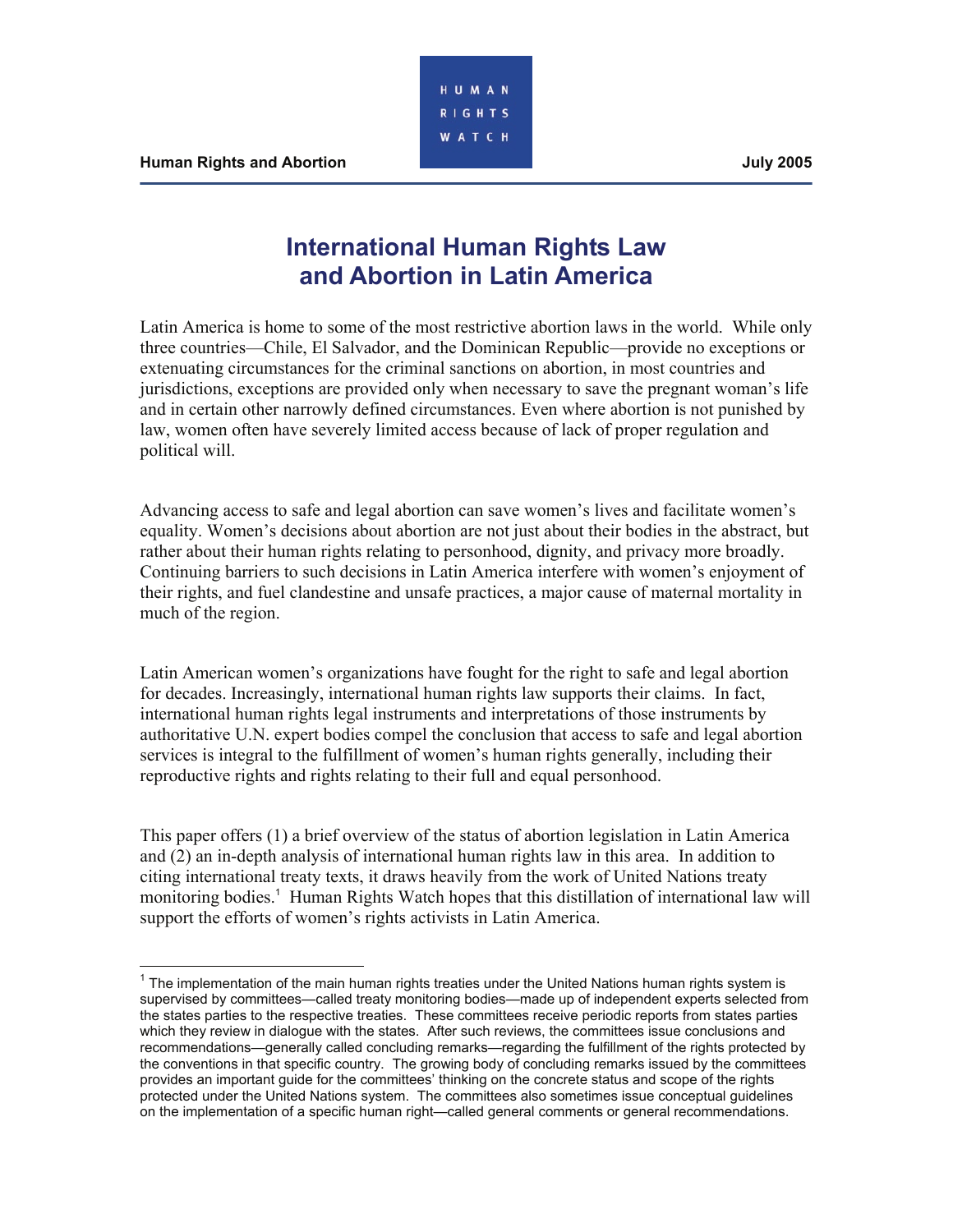# *I. Restrictions on Abortion in Latin America*

In Latin America and the Caribbean, women face multiple barriers to free exercise of their reproductive rights, including restrictive abortion legislation.<sup>2</sup> In fact, many women struggle daily to gain even minimal autonomy over their intimate lives. Some are raped by their husbands or others, while many more are denied access to contraceptives and reproductive health services and refused the possibility to decide to terminate unwanted pregnancies with safe and legal abortions. Across the region, millions of abortions are performed every year, most of them under unsafe and clandestine conditions, and thousands of women die as a result.<sup>3</sup> In many countries in the region, the consequences of illegal abortions constitute a leading cause of maternal mortality.<sup>4</sup>

Fortunately, the first few years of the twenty-first century have shown some encouraging signs due in large part to the tireless efforts of women's rights activists. Even though abortion is illegal in almost all countries in the region (except Cuba), most countries allow criminal penalties to be waived or lowered in specific circumstances, including—most often—where the life or health of the pregnant woman is in danger, or where the pregnancy is the result of rape or incest.<sup>5</sup> In several countries in the region—in South America and parts of Mexico in particular—law and policy-makers, under heavy pressure from women's right activists, have amended restrictive abortion laws and put procedures in place that are meant to alleviate the disastrous health consequences of unsafe abortions. In Uruguay, a reproductive health bill, which included several positive steps on provision of contraceptives and related information, was approved by the House of Representatives in 2002 and lost in the Senate by only four votes in  $2004$ <sup>6</sup> In Brazil, the government set up a committee in  $2005$ to propose legal reform related to abortion, and the Health Ministry passed a resolution meant to facilitate women's access to safe and decriminalized abortion when their pregnancies are the result of rape.<sup>7</sup>

In other countries in South America, positive developments also may be imminent. In Argentina and Venezuela as well as in other countries, bills seeking to decriminalize abortion

http://www.cimacnoticias.com/noticias/04sep/04092803.html (retrieved May 2, 2005).

 $<sup>4</sup>$  Ibid.</sup>

 $\overline{a}$ 

These general comments or recommendations provide evolving authoritative interpretation of the human rights in question.<br><sup>2</sup> Human Bighte W

Human Rights Watch's webpage contains specific information on abortion legislation and history in several Latin American countries at http://hrw.org/photos/2005/argentina0605/.<br><sup>3</sup> "Situación legal y condiciones del aborto en América Latina" [The legal situation and conditions of abortion

in Latin America], CIMAC Noticias, September 28, 2004,[online]

<sup>&</sup>lt;sup>5</sup> Only the penal codes of Chile, El Salvador, and the Dominican Republic do not contemplate any exceptions to the general criminal penalties leveled on women who have induced abortions. For Chile: Penal Code of 1874, articles 342-345; and Health Code of 1931, as amended in 1989, article 119. For El Salvador: Penal Code of 1973, as amended in 1997, articles 133-137. For the Dominican Republic: Penal Code of 1948, article 317.<br><sup>6</sup> "Canade reshaze deenan

 <sup>&</sup>quot;Senado rechaza despenalizar aborto en Uruguay" [Senate rejects the decriminalization of abortion in

Uruguay], AP Spanish Worldstream, May 5, 2004.<br><sup>7</sup> "Ministra: Gobierno de Brasil no ha definido posición sobre aborto" [Minister: Brazil's government has not defined its position on abortion], AP Spanish Worldstream, December 12, 2004; and "Surge polémica en Brasil en torno a aborto legal por violación" [Polemic surfaces in Brazil regarding legal abortion in cases of rape], Agencia Mexicana de Noticias (NOTIMEX) March 18, 2005.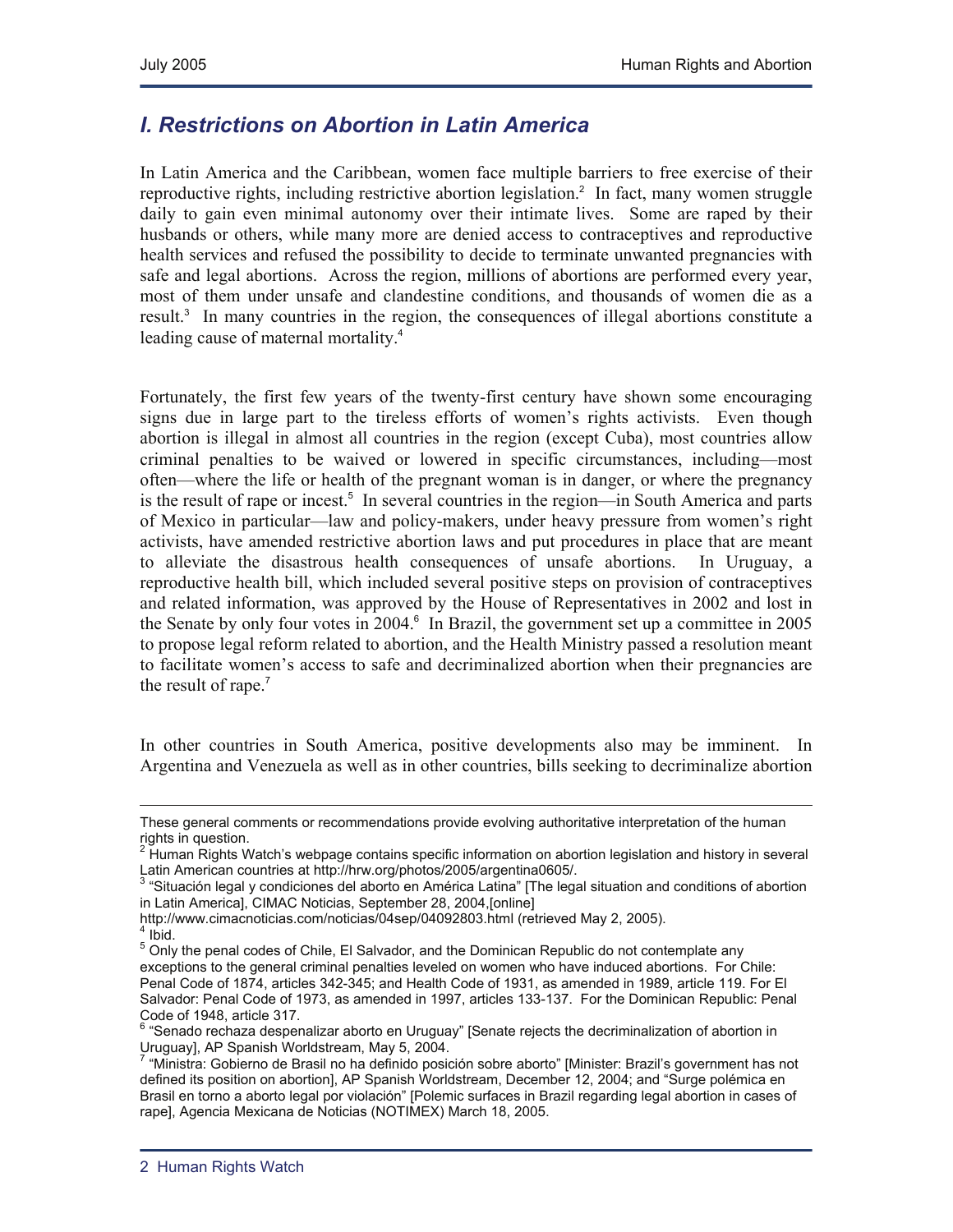in some or all cases are pending in the respective congresses.<sup>8</sup> And in Colombia in April 2005, a lawyer challenged the penal code provisions on abortion before Colombia's constitutional court, charging that the law should explicitly provide for exemptions from punishment where the woman's life or health is in danger and where the pregnancy is the result of rape.<sup>9</sup>

In other parts of the region, however, developments are less encouraging. In 1997, El Salvador's congress amended the penal code to eliminate the possibility of waiving criminal punishment where the pregnant woman's life is in danger, where the pregnancy is the result of rape, or where the fetus suffers severe and predictable deformities.<sup>10</sup> As a result, women who have abortions in El Salvador risk criminal penalties even if their life is threatened by the pregnancy. In other countries in Central America and the Caribbean, legislators and policy makers have proposed further restricting already restrictive laws. In 2004 in Nicaragua, for example, the congress debated removing the possibility of waiving criminal penalties for abortion where the woman's life is in danger, but the debate was suspended because of the uproar it created on both sides of the issue.<sup>11</sup>

Despite differences in national abortion laws, women have severely limited access to legal abortion in most countries in Latin America. Across the region, lack of proper regulations and fear of legal prosecution on the part of both doctors and women limit women's options. Women's rights activists have long insisted that while reform of abortion laws is essential for women's full enjoyment of their human rights, the full and effective implementation of existing penal code provisions that permit access to safe and legal abortion in limited cases would be a positive initial step.

# *II. Overview of International Human Rights Law on Abortion*

International standards on the link between access to abortion and women's exercise of their human rights have undergone significant development over the past decade. Evidence of this development is clear in the work of U.N. treaty bodies, one regional human rights protocol, and consensus documents from international conferences on women's rights and reproductive rights and health.

Restrictive Abortion Laws," Women's Link Worldwide press release, April 14, 2005 [online] http://www.womenslinkworldwide.org/pdf/co\_lat\_col\_pressrelease.pdf (retrieved April 14, 2005). For full text of the case online, see http://www.womenslinkworldwide.org/pdf/sp\_co\_lat\_col\_lademanda.pdf (retrieved May 2, 2005).

 $\overline{a}$ <sup>8</sup> Gioconda Espina, "Aborto en Venezuela: Pasando agachadas, de nuevo..." [Abortion in Venezuela: crouching again …], Mujeres Hoy (Chile), October 13, 2004 [online]

http://www.mujereshoy.com/secciones/2498.shtml (retrieved April 14, 2005); "Polémica en Argentina por intento de ampliar causas de aborto legal" [Polemic in Argentina due to effort to expand causes for legal abortion], CIMAC Noticias (Mexico), November 18, 2002.<br><sup>9</sup> "Landmark constitutional challenge in Colombia seeks to loosen one of World's Most

<sup>&</sup>lt;sup>10</sup> "Negocian cambios en Constitución en legislatura salvadoreña" [Changes negotiated to the Constitution in the Salvadorean legislature], Reuters, April 30, 1997.<br><sup>11</sup> "Congreso de Nicaragua suspende discusión del aborto en medio de protestas" [Nicaraguan Congress

suspends discussion on abortion in the midst of protests], Agence France Presse, July 8, 2004.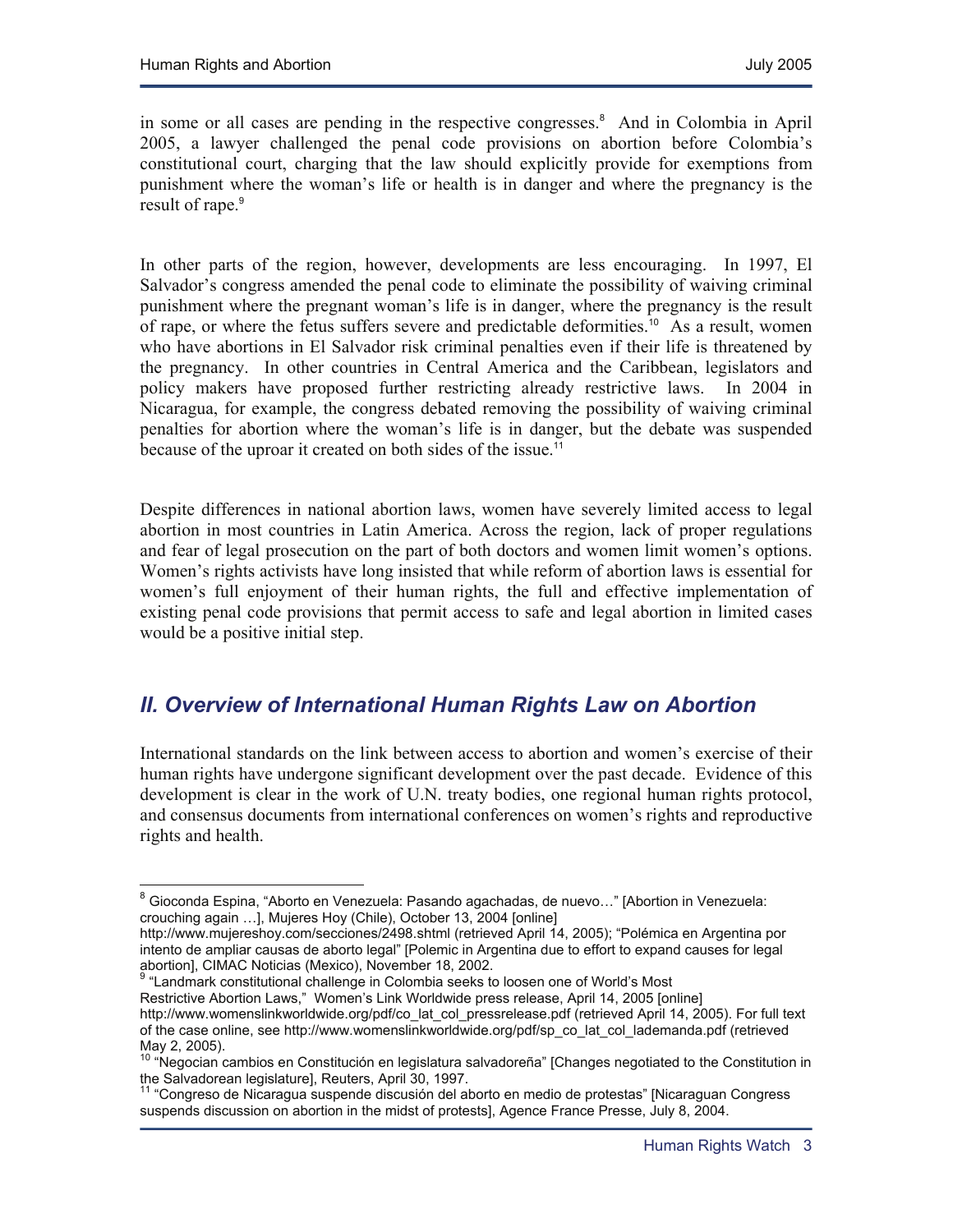Authoritative interpretations of international law recognize that abortion is vitally important to women's exercise of their human rights. U.N. treaty bodies, which take a measured approach to interpreting international human rights law, have consistently and extensively opined on abortion access and restrictions. By our count, as of early 2005, at least 122 concluding observations on ninety-three countries spanning more than a decade by U.N. treaty bodies have substantively addressed how abortion relates to fundamental human rights. These bodies reason that firmly established human rights are jeopardized by restrictive or punitive abortion laws and practices. Their jurisprudence on specific human rights and their relevance to abortion are described below.

Although the text of most international treaties is silent on the topic of abortion, a new protocol on women's rights under the African human rights system explicitly addresses abortion. The Protocol to the African Charter on Human and Peoples' Rights on the Rights of Women in Africa, adopted by the African Union in 2003, provides that member states must take all appropriate measures to "protect the reproductive rights of women by authorizing medical abortion in cases of sexual assault, rape, incest, and where the continued pregnancy endangers the mental and physical health of the mother or the life of the mother or the foetus." Although the protocol only calls on governments to permit abortion under particular circumstances, it is a significant step in the development of international law on abortion.

Even without more explicit treaty language on abortion, it is clear that international human rights law supports women's right to decide independently in matters related to abortion, without interference from the state or third parties. The sections below describe how the following human rights have been interpreted to pertain to abortion: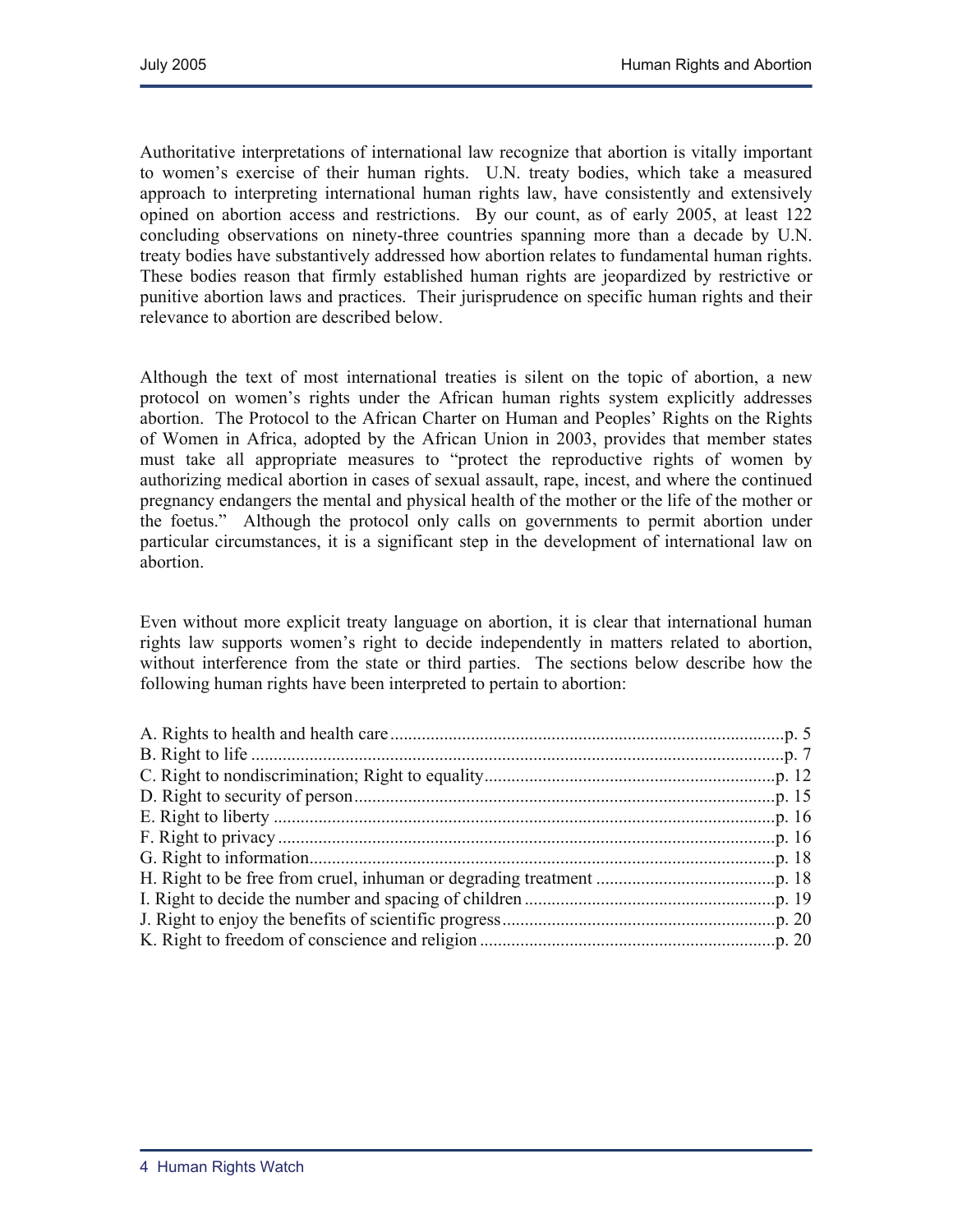# **A. Rights to health and health care**

#### *Legal Sources*

The rights to health and health care are recognized in a number of international instruments. For example, the International Covenant on Economic, Social and Cultural Rights (ICESCR) provides in article 12(1) that states must recognize "the right of everyone to the enjoyment of the highest attainable standard of physical and mental health." The Convention on the Elimination of All Forms of Discrimination against Women (CEDAW) also provides in article 12(1) that "States Parties shall take all appropriate measures to eliminate discrimination against women in the field of health care in order to ensure, on a basis of equality of men and women, access to health care services, including those related to family planning" and in article 14(2)(b) that states must ensure that women in rural areas "have access to adequate health care facilities, including information, counselling and services in family planning." Article 24(d) of the Convention on the Rights of the Child (CRC) also provides that states must take measures to "ensure appropriate pre- and post-natal health care for expectant mothers" as part of the obligation to recognize children's right to the highest attainable standard of health. Finally, the Additional Protocol to the American Convention on Human Rights in the Area of Economic, Social and Cultural Rights (Protocol of San Salvador) provides in article 10: "Everyone shall have the right to health, understood to mean the enjoyment of the highest level of physical, mental and social well-being."

#### *Application and Interpretation*

Unsafe abortions are a grave threat to women's health; between 10 and 50 percent of women who undergo unsafe abortions require post-abortion medical attention for complications such as incomplete abortion, infection, uterine perforation, pelvic inflammatory disease, hemorrhage, or other injury to internal organs. These may result in death, permanent injury, or infertility.

The Committee on Economic, Social and Cultural Rights (CESCR) provided its most comprehensive assessment of the right to health in its General Comment 14, which explains that this right contains both freedoms, such as "the right to control one's health and body, including sexual and reproductive freedom," and entitlements, such as "the right to a system of health protection which provides equality of opportunity for people to enjoy the highest attainable level of health."<sup>12</sup> It also calls on states to adopt measures to "improve . . . sexual and reproductive health services, including access to family planning, pre-and post-natal care, emergency obstetric services and access to information, as well as to resources necessary to act on that information."<sup>13</sup> It recommends that states remove all barriers to women's access to health services, education, and information, including in the area of sexual and reproductive health.<sup>14</sup> Its concluding observations have addressed risks to women's health

 $\overline{a}$ 

 $12$  CESCR, General Comment 14, The Right to the Highest Attainable Standard of Health, U.N. Doc.

E/C.12/2000/4 (2000) (hereinafter General Comment 14), para. 8.<br><sup>13</sup> Ibid., para. 14.<br><sup>14</sup> Ibid., para. 21. The full text of this paragraph reads: "To eliminate discrimination against women, there is a need to develop and implement a comprehensive national strategy for promoting women's right to health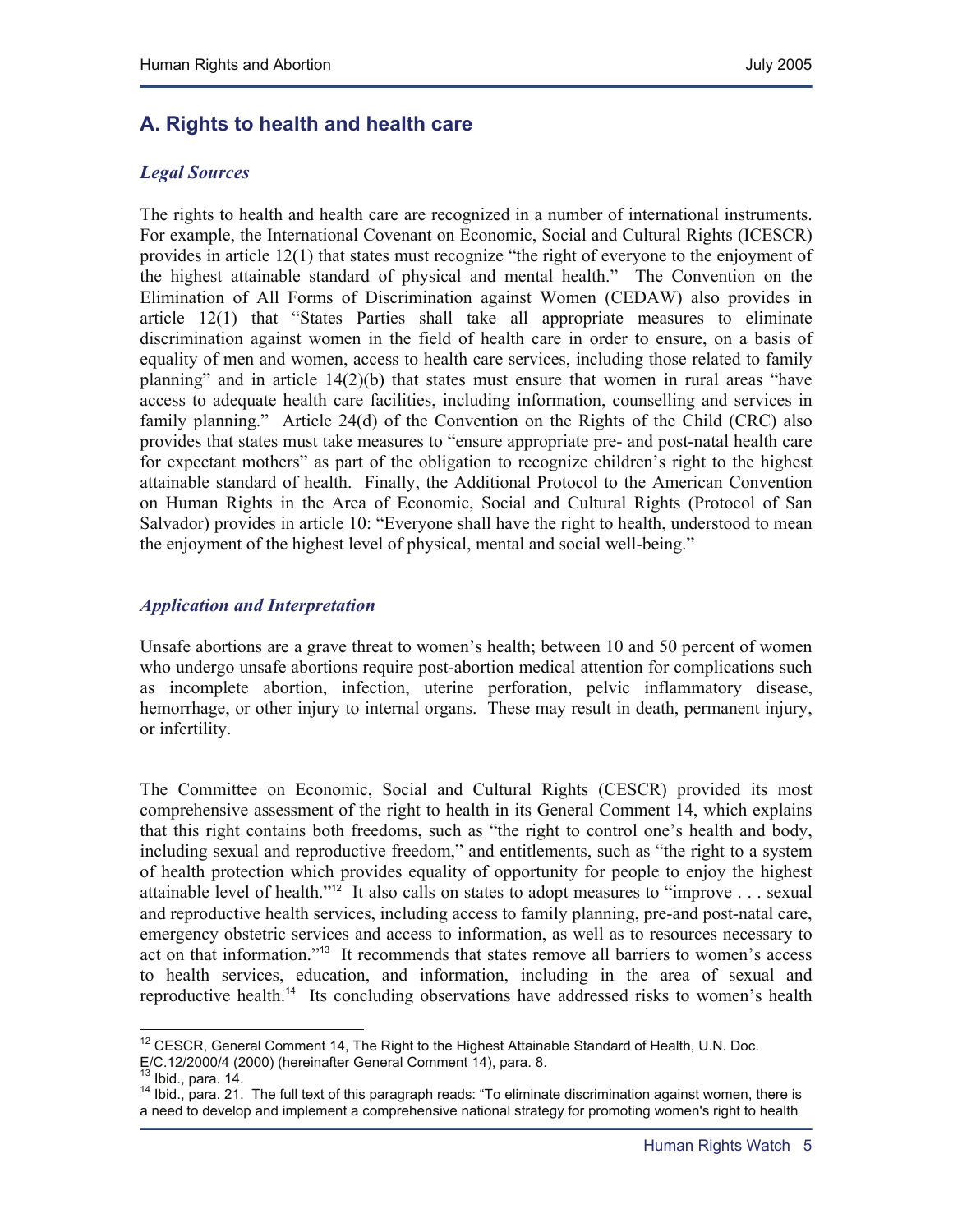resulting from restrictive abortion laws, and have recommended improving medical and sanitary conditions for carrying out abortions.<sup>15</sup> Citing concern about the negative consequences of restrictive abortion laws on women's health, the CESCR has recommended that states legalize abortion in some circumstances, such as when the pregnancy is the result of rape or incest, and when the life of the pregnant women is endangered.<sup>16</sup>

General Recommendation 24 of the Committee on the Elimination of Discrimination against Women (CEDAW Committee) on women and health affirms states' obligation to respect women's access to reproductive health services and to "refrain from obstructing action taken by women in pursuit of their health goals."<sup>17</sup> It explains that "barriers to women's access to appropriate health care include laws that criminalize medical procedures only needed by women and that punish women who undergo those procedures."<sup>18</sup> It recommends that "[w]hen possible, legislation criminalizing abortion could be amended to remove punitive provisions imposed on women who undergo abortion."<sup>19</sup> In a number of concluding observations, the CEDAW Committee has expressed concern over women's limited access to reproductive health services and information, and has criticized factors that impede women's health care, such as religious influences, privatization of health care, and budgetary restrictions.<sup>20</sup> In at least one instance, it recommended that the state party provide public funding to women needing abortions.<sup>21</sup>

throughout their life span. Such a strategy should include interventions aimed at the prevention and treatment of diseases affecting women, as well as policies to provide access to a full range of high quality and affordable health care, including sexual and reproductive services. A major goal should be reducing women's health risks, particularly lowering rates of maternal mortality and protecting women from domestic violence. The realization of women's right to health requires the removal of all barriers interfering with access to health services, education and information, including in the area of sexual and reproductive health. It is also important to undertake preventive, promotive and remedial action to shield women from the impact of harmful traditional cultural practices and norms that deny them their full reproductive rights. "<br><sup>15</sup> See, e.g., the CESCR's concluding observations on Azerbaijan, U.N. Doc. E/C.12/1/Add.104 (2004), para. 56; Chile, U.N. Doc. E/C.12/1/Add.105 (2004), para. 25; Kuwait, U.N. Doc. E/C.12/1/Add.98 (2004), para. 43; Poland, U.N. Doc. E/C.12/1/Add.82, (2002), para. 29; and Russia, U.N. Doc. E/C.12/1/Add.94 (2003), para.  $63.$ 

<sup>16</sup> CESCR, concluding observations on Chile, U.N. Doc. E/C.12/1/Add.105 (2004), para. 25 and Kuwait, U.N.<br>Doc. E/C.12/1/Add.98 (2004), para. 43

<sup>17</sup> CEDAW Committee, General Recommendation 24, Women and Health (Article 12), U.N. Doc. No.<br>A/54/38/Rev.1 (1999) (hereinafter General Recommendation 24), para. 14.

 $\overline{a}$ 

<sup>&</sup>lt;sup>18</sup> Ibid., para. 14.  $\overrightarrow{19}$ <br><sup>19</sup> Ibid., para. 31(c). 19 Ibid., para. 31(c). 20 See, e.g., the CEDAW Committee's concluding comments on Antigua and Barbuda, U.N. Doc. A/52/38/Rev.1, Part II (1997), para. 258; Argentina, UN Doc. A/59/38, Part II (2004), paras. 380-381; Bangladesh, U.N. Doc. A/52/38/Rev.1, Part II (1997), para. 438; Belize, U.N. Doc. A/54/38, Part II (1999), paras. 56-57; Burkina Faso, U.N. Doc. A/55/38, Part I (2000), para. 274; Croatia, U.N. Doc. A/53/38, Part I (1998), para. 109; Cuba, U.N. Doc. A/51/38 (1996), para. 219; Dominican Republic, UN Doc. A/59/38, Part II (2004), paras. 308-309; Ethiopia, U.N. Doc. A/51/38 (1996), para. 160; Ethiopia, UN Doc. A/59/38, Part I (2004), paras. 257-258; Georgia, U.N. Doc. A/54/38 , Part II (1999), para. 111; Greece, U.N. Doc. A/54/38, Part I (1999), paras. 207-208; Guinea, U.N. Doc. A/56/38, Part II (2001), paras. 128-129; Guyana, U.N. Doc. A/50/38 (1995), para. 621; Hungary, U.N. Doc. A/51/38 (1996), para. 254; Iraq, U.N. Doc. A/55/38, Part II (2000), paras. 203-204; Kazakhstan, U.N. Doc. A/56/38, Part I (2001), paras. 105-106; Lithuania, U.N. Doc. A/55/38, Part II (2000), paras. 158-159; Mongolia, U.N. Doc. A/56/38, Part I (2001), para. 269; Morocco, U.N. Doc. A/52/38/Rev.1, Part I (1997), para. 68; Nicaragua, U.N. Doc. A/56/38, Part II (2001), paras. 300- 301 and 303; Nigeria, U.N. Doc. A/53/38/Rev.1, Part II (1998), paras. 170-71; Nigeria, UN Doc. A/59/38, Part I (2004), paras. 307-308; Paraguay, U.N. Doc. A/51/38 (1996), para. 123; Peru, U.N. Doc. A/53/38/Rev.1, Part II (1998), paras. 337 and 341; Republic of Moldova, U.N. Doc. A/55/38, Part II (2000), paras. 109-110; Romania, U.N. Doc. A/55/38, Part II (2000), paras. 314-315; South Africa, U.N. Doc. A/53/38/Rev.1, Part II (1998), para. 134; Venezuela, U.N. Doc. A/52/38/Rev.1, Part I (1997), para. 236;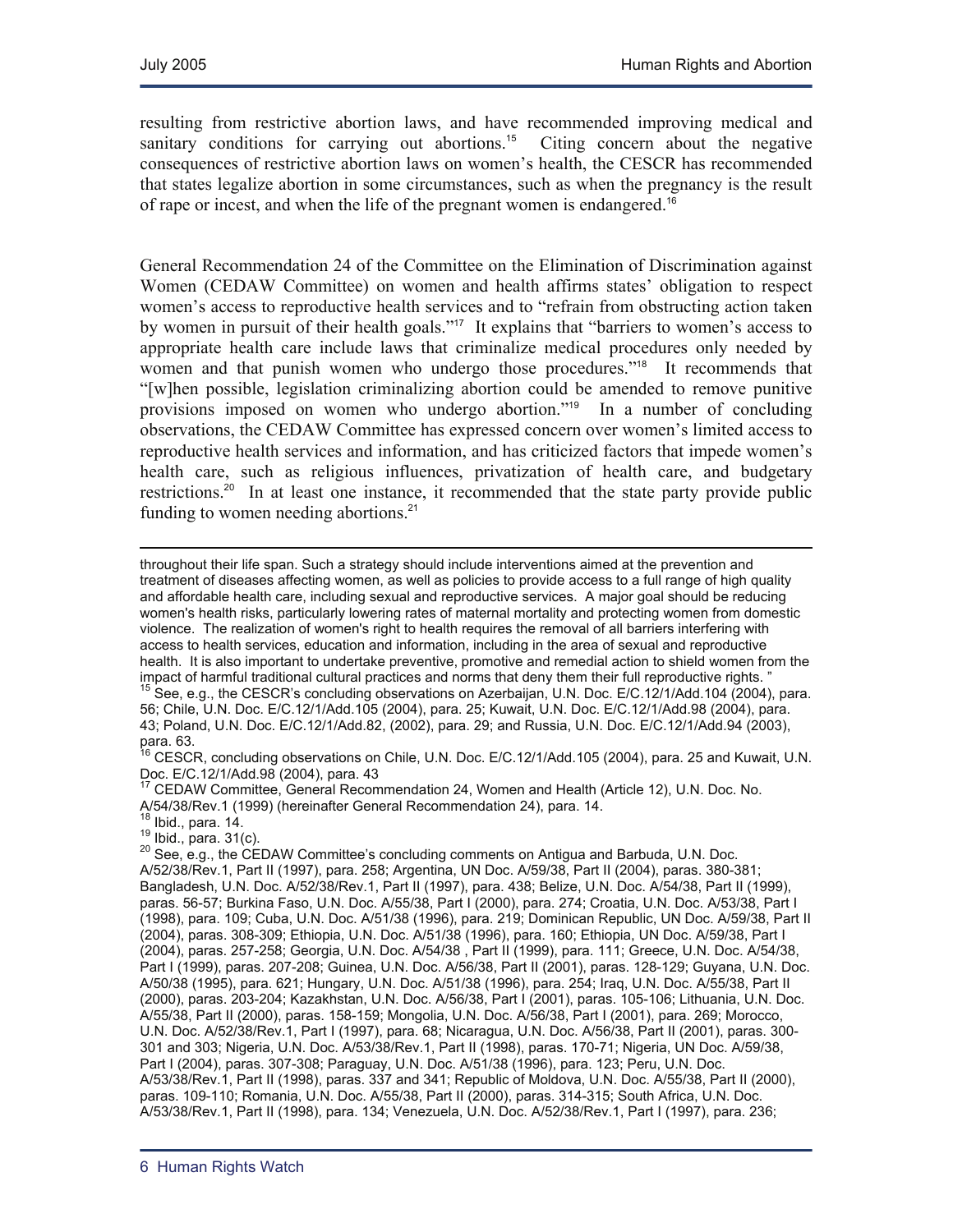The Committee on the Rights of the Child has, in its concluding observations, asked governments to review legislation prohibiting abortion where unsafe abortions contribute to high rates of maternal mortality, and in some cases to undertake studies to understand the negative impact of illegal abortion.<sup>22</sup> In other cases, it has simply expressed concern about high maternal mortality rates from abortion for teenagers without recommending any particular remedy.<sup>23</sup> It has requested that governments increase access to reproductive health care services and education, particularly for adolescents, and in at least one case recommended that a government ensure that abortions be conducted with due attention to minimum standards of health safety.<sup>24</sup>

# **B. Right to Life**

## *Legal Sources*

 $\overline{a}$ 

In addition to being recognized as a part of customary international law, the right to life is protected in a number of human rights treaties. Article 6(1) of the International Covenant on Civil and Political Rights (ICCPR) provides: "Every human being has the inherent right to life. This right shall be protected by law. No one shall be arbitrarily deprived of his life." Article 6 of the CRC provides that that "every child has the inherent right to life." The American Convention on Human Rights provides in article 4(1): "Every person has the right to have his life respected. This right shall be protected by law and, in general, from the moment of conception. No one shall be arbitrarily deprived of his life."

## *Application and Interpretation*

With approximately 1,400 maternal deaths worldwide each day, 13 percent of which are attributable to unsafe abortion, and with evidence showing that maternal mortality increases when countries criminalize abortion, restrictive abortion laws can have a devastating impact on the right to life. Governments could save tens of thousands of women's lives every year by ensuring access to safe abortion services.<sup>25</sup>

Vietnam, U.N. Doc. A/56/38, Part II (2001), para. 266; and Zimbabwe, U.N. Doc. A/53/38, Part I (1998), para.  $148.$ <br> $^{21}$  c = -

<sup>21</sup> CEDAW Committee, concluding observations on Burkina Faso, U.N. Doc. A/55/38, Part I (2000), para. 276.

 $^{22}$  Committee on the Rights of the Child, concluding observations on Chad, U.N. Doc CRC/C/15/Add.107 (1999), para. 30.

 $^{23}$  See, e.g., the Committee on the Rights of the Child's concluding observations on Colombia, U.N. Doc. CRC/C/100 (2000), para. 370.

 $^{24}$  See, e.g., the Committee on the Rights of the Child's concluding observations on Angola, U.N. Doc. CRC/C/15/Add.246 (2004), para. 45; Benin, U.N. Doc. CRC/C/15/Add.106 (1999), para. 25; Botswana, U.N. Doc. CRC/C/15/Add.242 (2004), para. 53; Brazil, U.N. Doc. CRC/C/15/Add.241 (2004), para. 55; El Salvador, U.N. Doc. CRC/C/15/Add.232 (2004), para. 52; Grenada, U.N. Doc. CRC/C/15/Add.121 (2000), para. 22; Liberia, U.N. Doc. CRC/C/15/Add.236 (2004), para. 49(c); Mozambique, U.N. Doc. CRC/C/15/Add.172 (2002), para. 47(b) (recommending improvements in health care for adolescents ,

including "ensuring that abortions can be conducted with all due attention to minimum standards of health safety"); Nicaragua, U.N. Doc. CRC/C/15/Add.108 (1999), para. 35; and Sao Tome and Principe, U.N. Doc. CRC/C/15/Add.235 (2004), para. 47(d).

<sup>25</sup> World Health Organization (WHO), *Unsafe Abortion: Global and Regional Estimates of Incidence of and Mortality Due to Unsafe Abortion with a Listing of Available Country Data* (Geneva: WHO, 1997).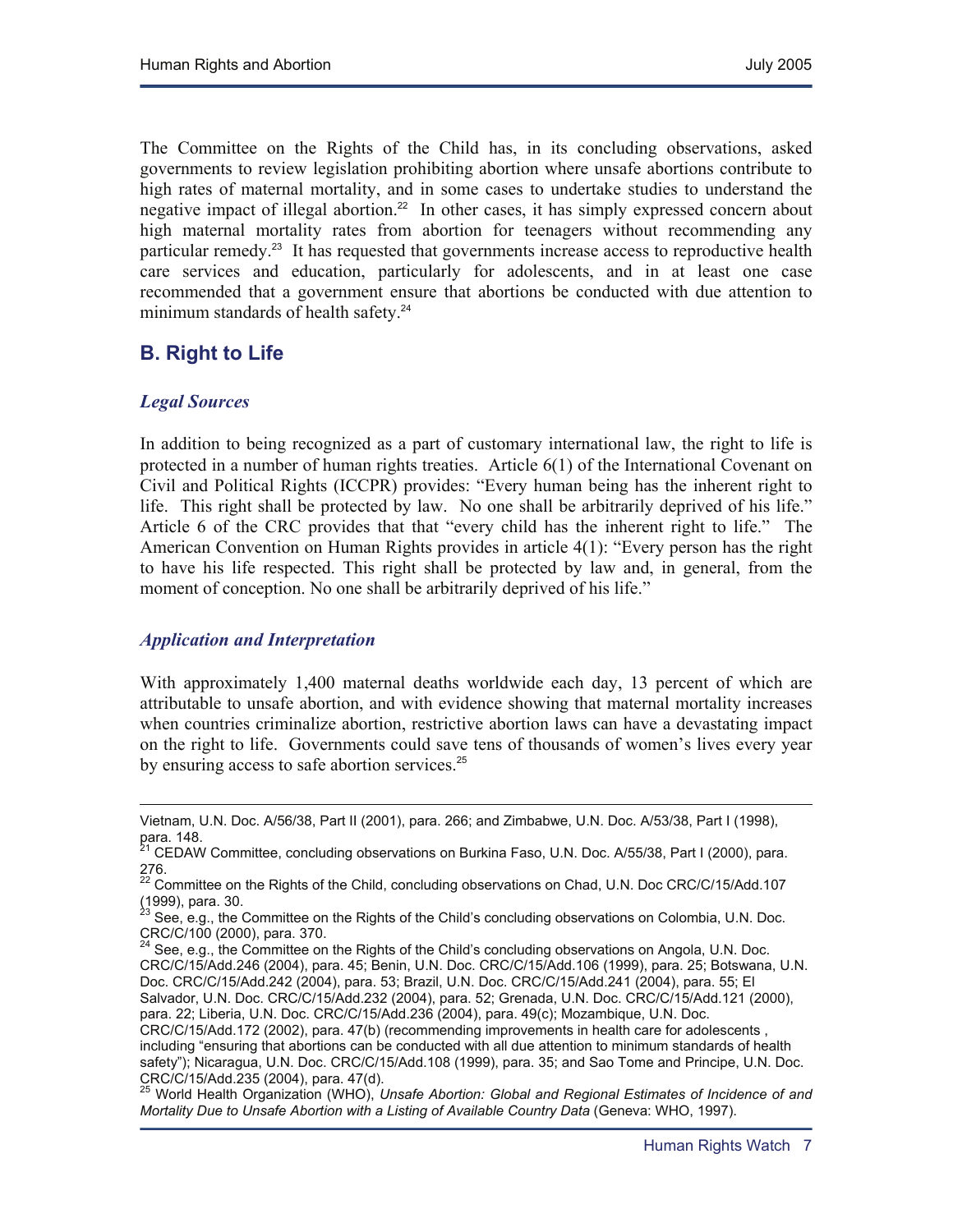The U.N. Human Rights Committee (HRC) has explained that the right to life should not be understood in a restrictive manner, and that states must adopt positive measures to protect this right.<sup>26</sup> Under its General Comment 28, the HRC requires states to report on pregnancy and childbirth-related deaths of women.<sup>27</sup> Moreover, it has noted with concern the relationship between restrictive abortion laws, clandestine abortions, and threats to women's lives.<sup>28</sup> In the case of Chile, where abortion has been illegal in all circumstances since 1986, the HRC noted that:

The criminalization of all abortions, without exception, raises serious issues, especially in the light of unrefuted reports that many women undergo illegal abortions that pose a threat to their lives. … The State party is under a duty to take measures to ensure the right to life of all persons, including pregnant women whose pregnancies are terminated. …. The Committee recommends that the law be amended so as to introduce exceptions to the general prohibition of all abortions.<sup>29</sup>

In the case of Peru, the HRC went further to note that the penal code provisions of that country—which subject women to criminal penalties even when the pregnancy is the result of rape—are incompatible with the rights to equal enjoyment of other rights protected by the ICCPR:

It is a matter of concern that abortion continues to be subject to criminal penalties, even when pregnancy is the result of rape. Clandestine abortion continues to be the main cause of maternal mortality in Peru. … The Committee once again states that these provisions are incompatible with articles 3 [equal enjoyment of rights], 6 [right to life], and 7 [freedom from torture and other cruel, inhuman, or degrading treatment] of the Covenant and recommends that the legislation be amended to establish exceptions to the prohibition and punishment of abortion.<sup>30</sup>

In 2004, it noted with regard to Colombia:

CCPR/C.21/Rev.1/Add.10 (2000) (hereinafter General Comment 28), para. 10.<br><sup>28</sup> See, e.g., the HRC's concluding observations on Bolivia, U.N. Doc. CCPR/C/79/Add.74 (1997), para. 22; Cameroon, U.N. Doc. CCPR/C/79/Add.116 (1999), para. 13; Chile, U.N. Doc. CCPR/C/79/Add.104 (1999), para. 15; Colombia, U.N. Doc. CCPR/CO/80/COL (2004), para. 13; Costa Rica, U.N. Doc.

CCPR/C/79/Add.107 (1999), para. 11; Ecuador, U.N. Doc. CCPR/C/79/Add.92 (1998), para. 11; Guatemala, U.N. Doc. CCPR/CO/72/GTM (2001), para. 19; Mali, U.N. Doc. CCPR/CO/77/MLI (2003), para. 14; Morocco, U.N. Doc. CCPR/CO/82/MAR (2004), para. 29; Peru, U.N. Doc. CCPR/CO/70/PER (2000), para.

20; Poland, U.N. Doc. CCPR/C/79/Add.110 (1999), para. 11; Poland, U.N. Doc. CCPR/CO/82/POL (2004), para. 8; Senegal, U.N. Doc. CCPR/C/79/Add.82 (1997), para. 12; Sri Lanka, U.N. Doc. CCPR/CO/79/LKA<br>(2003), para. 12; and Venezuela, U.N. Doc. CCPR/CO/71/VEN, (2001), para. 19.

<sup>29</sup> HRC, concluding observations on Chile, U.N. Doc. CCPR/C/79/Add. 104 (1999), para. 15.<br><sup>30</sup> HRC, concluding observations on Peru, U.N. Doc. CCPR/CO/70/PER (2000), para. 20.

<sup>&</sup>lt;sup>26</sup> HRC, General Comment 6, article 6 (sixteenth session, 1982), para. 5.

 $^{27}$  HRC, General Comment 28, Equality of Rights between Men and Women (article 3), U.N. Doc.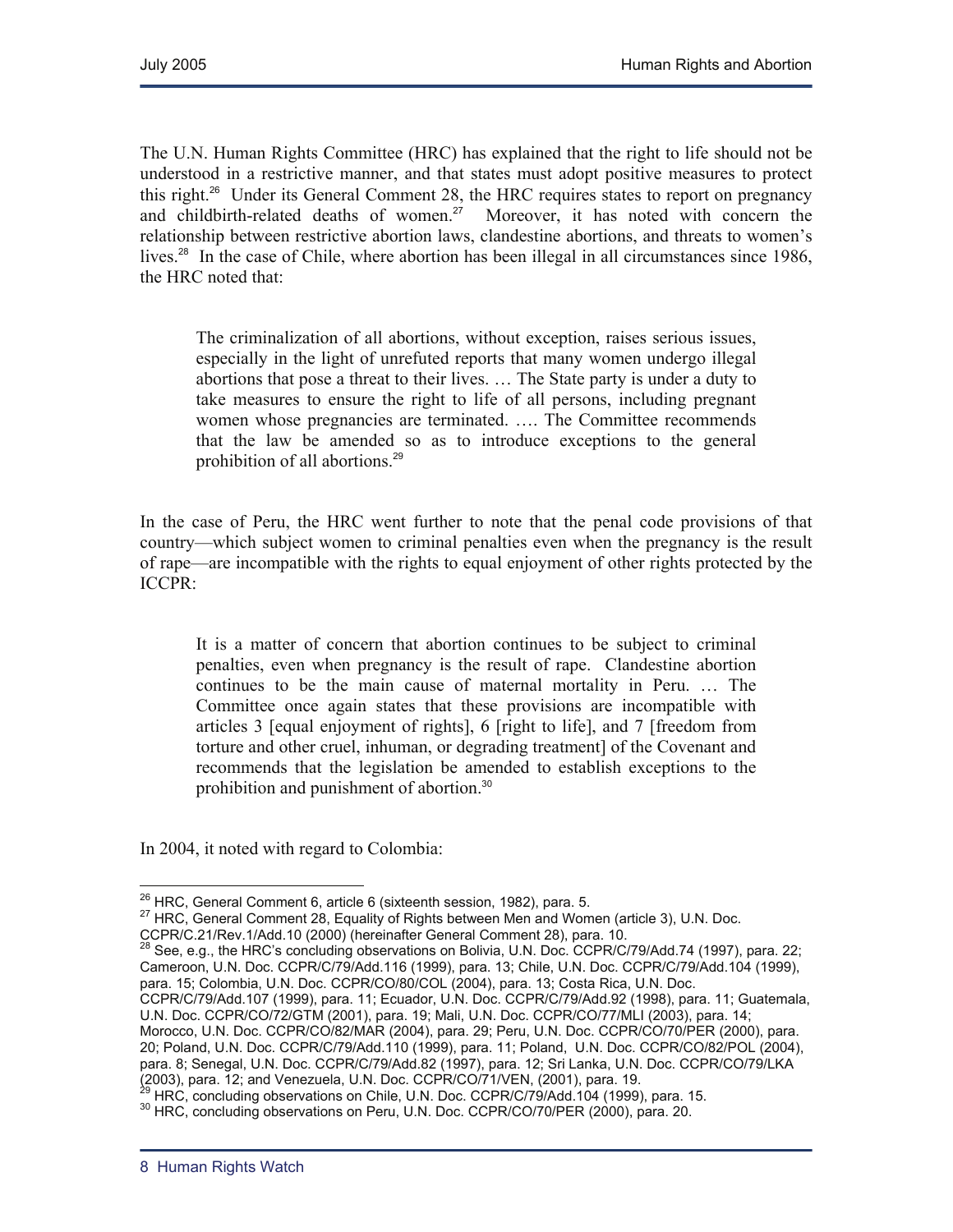The Committee notes with concern that the existence of legislation criminalizing all abortions under the law can lead to situations in which women are obliged to undergo high-risk clandestine abortions. It is especially concerned that women who have been victims of rape or incest or whose lives are in danger as a result of their pregnancy may be prosecuted for resorting to such measures (art. 6) [the right to life]. The State party should ensure that the legislation applicable to abortion is revised so that no criminal offences are involved in the cases described above.<sup>31</sup>

Finally, in its 1999 concluding observations on Guatemala, the HRC noted:

[t]he State has the duty to adopt the necessary measures to guarantee the right to life (art. 6) of pregnant women who decide to interrupt their pregnancy by providing the necessary information and resources to guarantee their rights and amending the legislation to provide for exceptions for the general prohibition of all abortions except where the mother's life is in danger. $32$ 

The CEDAW Committee has also expressed concern in dozens of concluding observations about high rates of maternal mortality, including due to the unavailability of safe abortion services. In some cases, it has explicitly asserted that such deaths indicate that governments may not be not respecting women's right to life.<sup>33</sup>

The Committee on Economic, Social and Cultural Rights (CESCR) has asked a state party to legalize abortion on at least three occasions, specifically when a pregnancy threatens the woman's life or is the result of rape or incest.<sup>34</sup>

Although the right to life clearly protects the interests of pregnant women, opponents of abortion rights also vocally argue that the "right to life" of a fetus should predominate. There is debate as to when "legal personhood" commences and when the right to life should apply, with many arguing that it should only apply as a legal concept after birth. There has been scholarly and judicial analysis of three situations (described in more detail below): (1) where legal instruments are silent as to when the right to life commences, (2) where there is ambiguous language, and (3) where legal instruments clearly state that the right to life commences from conception.

<sup>&</sup>lt;sup>31</sup> HRC, concluding observations on Colombia, U.N. Doc. CCPR/CO/80/COL (2004), para. 13.

<sup>&</sup>lt;sup>32</sup> HRC, concluding observations on Guatemala, U.N. Doc. CCPR/CO/72/GTM (1999), para. 19.<br><sup>33</sup> See, e.g., the CEDAW Committee's concluding observations on Belize, U.N. Doc. A/54/38, Part II (1999), para. 56; Colombia, U.N. Doc. A/54/38/Rev.1, Part I (1999), para. 393; and the Dominican Republic, U.N.<br>Doc. A/53/38/Rev.1, Part I (1998), para. 337.<br><sup>34</sup> CESCR, concluding observations an Obita, U.M. Doc. 763, 1999, 1999,

CESCR, concluding observations on Chile, U.N. Doc. E/C.12/1/Add.105 (2004), para. 52; Kuwait, U.N. Doc. E/C.12/1/Add.98 (2004), para. 43; and Nepal, U.N. Doc. E/C.12/1/Add.66 (2001), para. 55.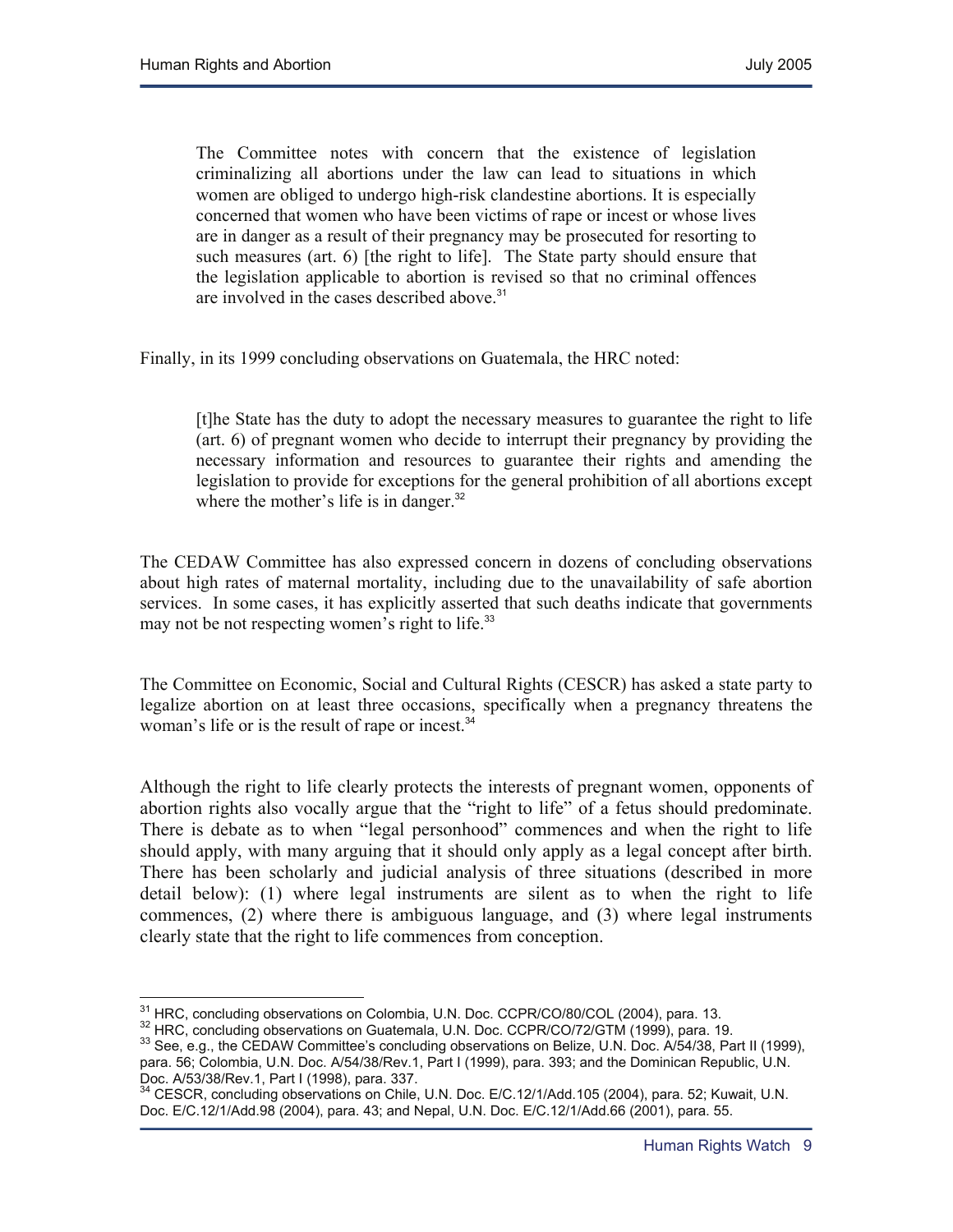The silence of certain legal instruments concerning the starting point for the right to life has been understood by bodies charged with interpreting them and by human rights scholars to imply that the right to life does not apply before the birth of a human being. In the 1980 *Paton v. United Kingdom* case, the European Commission ruled that **for purposes of limitations on the right to life**, the term "everyone" in article 2 of the European Convention for the Protection of Human Rights and Fundamental Freedoms (which protects "everyone's right to life") did not include the unborn.<sup>35</sup> It further held that even if a fetus were entitled to some protection, article 2 could not prevent a woman from obtaining an abortion at an early stage of pregnancy to protect her physical and mental health.<sup>36</sup>

The legislative history of the ICCPR also provides some insight into this matter. Proposals during debates over the ICCPR to add language protecting the right to life from the time of conception were rejected, and scholars say that article 6(1) of the ICCPR conferring the right to life on "human beings" is understood to mean human beings after birth.<sup>37</sup> ICCPR expert Manfred Nowak points out that various countries (Lebanon, Belgium, Brazil, El Salvador, Mexico, and Morocco) proposed language between the years 1950 and 1957 that would have protected the right to life from the moment of conception, but these proposals were voted down. He notes that the discussions preceding such votes left "no doubt that, for a variety of reasons, the majority of delegates decided that it would not be sensible to adopt such a provision."<sup>38</sup> He notes that some interpretations of the right to life would apply this right to a fetus from the point of viability, but that the right of the unborn child would have to be balanced against other basic rights, including the rights of the pregnant woman to life and privacy.<sup>39</sup>

Some international human rights instruments are ambiguous concerning the right to life, leading to disparate interpretations. For example, writer James Bohan argues that ambiguous language in the Convention on the Rights of the Child can be interpreted as constituting a right to life of the fetus. Article 6 of the CRC provides that "every child has the inherent right to life." Article 1 defines "child" as every human being below the age of 18 years. The preamble states that the convention was drafted "bearing in mind" that the Declaration on the Rights of the Child provided that children need "appropriate legal protection before as well as after birth." Taken together, Bohan asserts that these provisions establish a legal right to life of a fetus.<sup>40</sup>

This perspective is countered by legal experts such as Professors Rebecca Cook and Bernard Dickens. They point out that when the CRC was being drafted in the 1980s, a similar proposal concerning the right to life from conception to that made during ICCPR negotiations

<sup>&</sup>lt;sup>35</sup> Paton v. United Kingdom (1981), 3 E.H.R.R. 408 (European Commission on Human Rights), para. 17.

<sup>&</sup>lt;sup>36</sup> Ibid., para. 23.<br><sup>36</sup> Ibid., para. 23.<br><sup>37</sup> Rebecca J. Cook and Bernard M. Dickens, "Human Rights Dynamics of Abortion Law Reform," *Human Rights Quarterly, vol. 25 (2003), p. 24.* 38 Manfred Dights: CCPR Commentary (N.P. Engel: Kehl am 38 Manfred Nowak, *U.N. Covenant on Civil and Political Rights: CCPR Commentary (N.P. Engel: Kehl am* 

Rhein, 1993), p. 123.<br><sup>39</sup> Ibid., p. 124.

<sup>39</sup> Ibid., p. 124. 40 See James F. Bohan, *The House of Atreus: Abortion as a Human Rights Issue* (Westport, Conn.: Praeger, 1999), p. 65.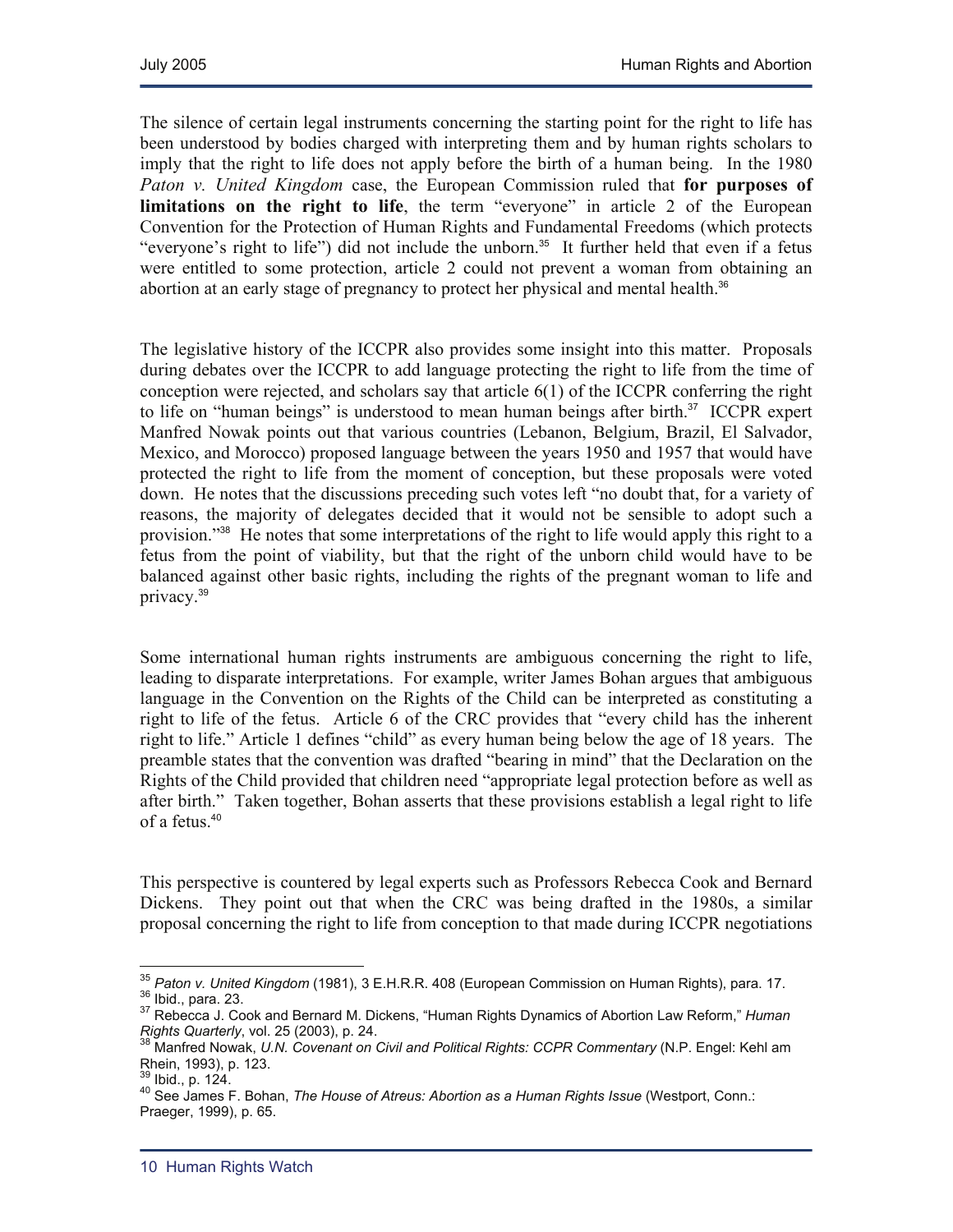was debated and rejected. While the CRC's preamble refers to appropriate legal protection before birth, the operative language defining the term "child" refers to "human beings" below the age of eighteen. Thus, the enforceable provisions of the CRC are widely understood to retain the historical understanding that legally protected status as a human being begins at live birth.<sup>41</sup>

The American Convention on Human Rights is the only international human rights instrument that contemplates that the right to life can apply from the moment of conception, though not in absolute terms.<sup>42</sup> The American Declaration on the Rights and Duties of Man, the predecessor instrument to the ACHR, does not mention conception, guaranteeing instead that "every human being has the right to life, liberty, and the security of his person."<sup>43</sup>

In 1981, the body that monitors the implementation of the human rights provisions in the American regional system—the Inter-American Commission on Human Rights—was asked to establish whether or not the right-to-life provisions in these documents are compatible with a woman's right to access safe and legal abortions. The commission concluded that they are. The question reached the commission through a petition brought against the United States government by individuals related to a group called Catholics for Christian Political Action when a medical doctor was acquitted of manslaughter after performing an abortion in 1973 the "Baby Boy" case.<sup>44</sup> The petitioners asked the commission to declare the United States in violation of the right to life under the American Declaration on the Rights and Duties of Man, using the American Convention on Human Rights as an interpretative tool.<sup>45</sup> In the deliberation on the Baby Boy case, the Commission went to great pains to examine the provisions on the right to life in both the declaration and the convention, looking to the preparatory work for both documents to clarify the intended object and purpose of the wording of the provisions.<sup>46</sup>

In the case of the declaration, the commission explained:

 $\overline{a}$  $41$  Cook and Dickens, "Human Rights Dynamics of Abortion Law Reform," p. 24. See also Berta E. Hernández, "To Bear or Not to Bear: Reproductive Freedom as an International Human Right," *Brooklyn J. of Int'l L.*, Vol. XVII (1991), p. 334 ("Because the terms "everyone" and "human being" have been interpreted consistently in national and international tribunals as referring only to human beings born alive, such language in the Children's Convention does not, and cannot, include protection of fetal life.")

<sup>&</sup>lt;sup>42</sup> ACHR, article 4.<br><sup>43</sup> American Declaration on the Rights and Duties of Man, article I.<br><sup>44</sup> Inter-American Court of Human Rights, White and Potter ("Baby Boy Case"), Resolution No. 23/81, Case 2141, United States, March 6, 1981, OAS/Ser.L/V/II.54, Doc. 9 Rev. 1, 16 October 1981.<br><sup>45</sup> The American Convention on Human Rights was not directly applicable, since the United States had not

ratified this convention. However, as a member of the Organization of American States, the United States is bound by the American Declaration on the Rights and Duties of Man.<br><sup>46</sup> The 1969 Vienna Convention on the Law of Treaties, which guides public international treaty law,

establishes as a general rule of interpretation of international treaties that "a treaty shall be interpreted in good faith in accordance with the ordinary meaning to be given to the terms of the treaty in their context and in the light of its object and purpose," and notes that the preparatory works of a treaty can be used as a supplementary means of interpretation. Vienna Convention on the Law of Treaties, articles 31 and 32.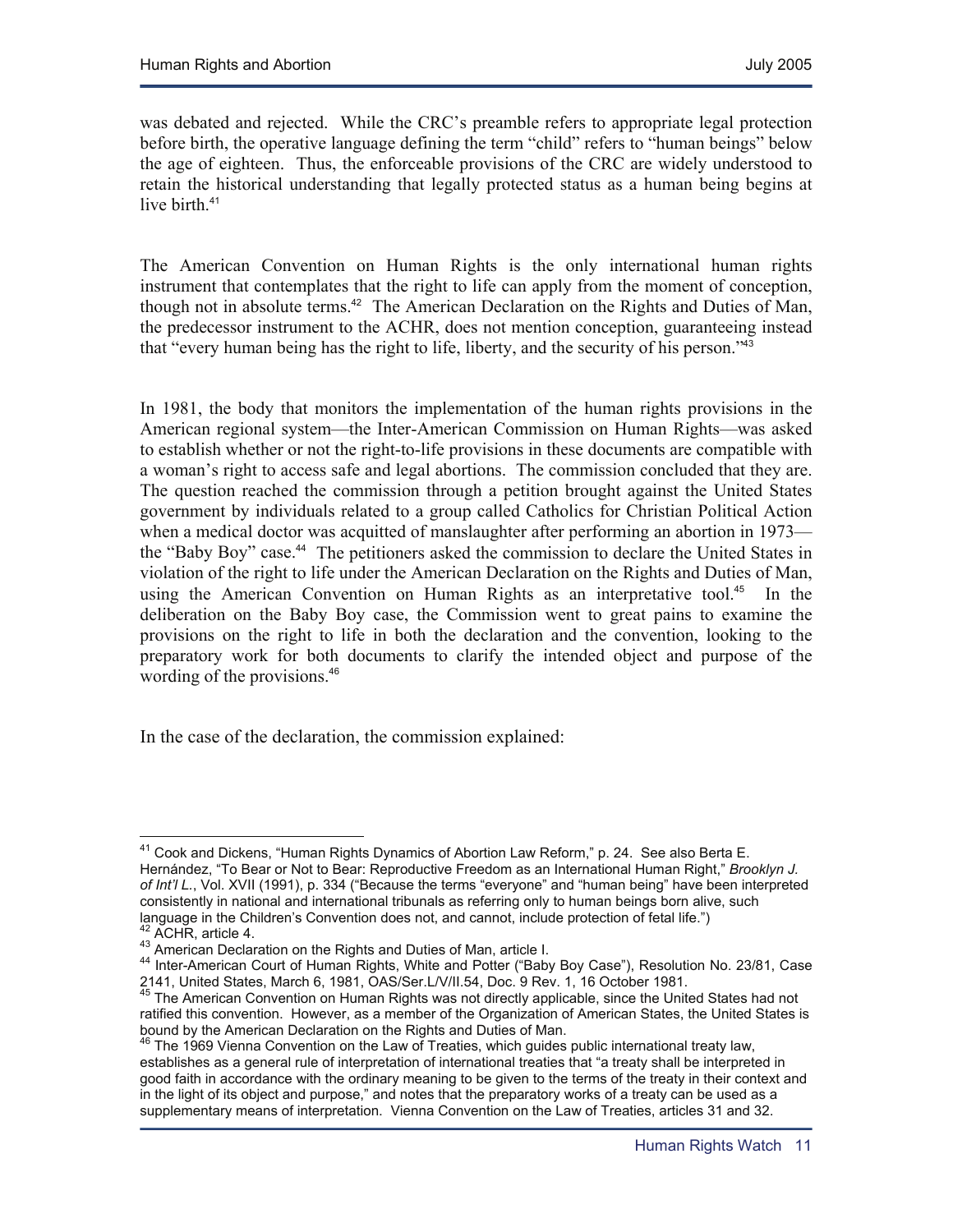[I]t is important to note that the conferees in Bogotá in 1948 rejected language which would have extended that right to the unborn ... [and] ... adopted a simple statement on the right to life, without reference to the unborn, and linked it to the liberty and security of the person. Thus it would appear incorrect to read the Declaration as incorporating the notion that the right to life exists from the moment of conception. The conferees faced this question and chose not to adopt language which would clearly have stated that principle.<sup>47</sup>

With regard to the convention—which, as noted above, protects the right to life, in general, from the moment of conception—the commission found that the wording of the right to life in article 4 was very deliberate and that the convention's founders specifically intended the "in general" clause to allow for non-restrictive domestic abortion legislation. As the commission phrased it: "it was recognized in the drafting session in San José that this phrase left open the possibility that states parties to a future Convention could include in their domestic legislation 'the most diverse cases of abortion,"<sup>48</sup> allowing for legal abortion under this article. The commission went on to correct the petitioners in their selective reading of the ACHR:

[I]t is clear that the petitioners' interpretation of the definition given by the American Convention on the right of life is incorrect. The addition of the phrase "in general, from the moment of conception" does not mean that the drafters of the Convention intended to modify the concept of the right to life that prevailed in Bogotá, when they approved the American Declaration. The legal implications of the clause "in general, from the moment of conception" are substantially different from the shorter clause "from the moment of conception" as appears repeatedly in the petitioners' briefs.<sup>49</sup>

The commission also cited several countries, including the United States and Brazil, for having clarified during the negotiations that, notwithstanding any language contained in article 4(1) of the convention, they retained the right to "preserv[e their] discretion with respect to the content of legislation in the light of their own social development, experience and similar factors."<sup>50</sup>

## **C. Right to nondiscrimination; Right to equality**

#### *Legal Sources*

The rights to nondiscrimination and equality are set forth in a number of international human rights instruments. In addition to the basic provisions in articles 2(1) and 3 of the ICCPR, articles 2(2) and 3 of the ICESCR, and article 1 of the ACHR, CEDAW comprehensively

 $\overline{a}$ 

<sup>&</sup>lt;sup>47</sup> Baby Boy Case, para. 14 (a).<br><sup>48</sup> Ibid., para. 14(c).<br><sup>49</sup> Ibid., para. 30.<br><sup>50</sup> Ibid., para. 14(c).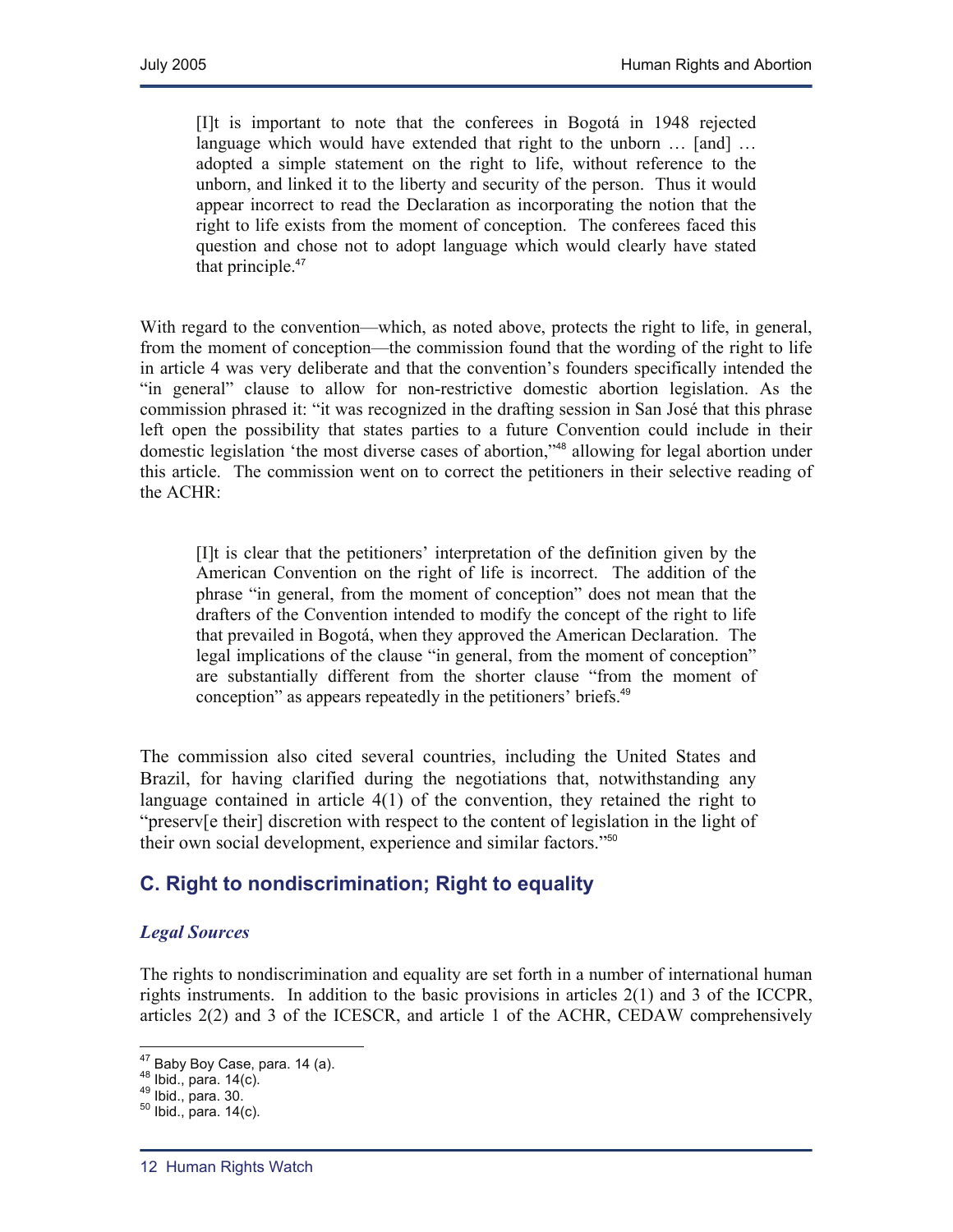addresses discrimination against women. CEDAW defines discrimination against women in article 1 as:

[A]ny distinction, exclusion or restriction made on the basis of sex which has the effect or purpose of impairing or nullifying the recognition, enjoyment or exercise by women, irrespective of their marital status, on the basis of equality of men and women, of human rights and fundamental freedoms in the political, economic, social, cultural, civil or any other field.

CEDAW obliges states to eliminate discrimination against women in all matters regarding marriage and family relations (article 16). Article 10(h) of CEDAW requires states parties to provide women equal access to educational materials and advice on health issues, including on family planning. As noted under the right to health above, CEDAW also prohibits discrimination against women in the field of health care and in access to health care services, and calls for special efforts to eliminate discrimination against rural women in their access to health care services and information. Article 2(f) requires that states "take all appropriate measures, including legislation, to modify or abolish existing laws, regulations, customs and practices which constitute discrimination against women," and article 5(a) requires that states take appropriate measures "[t]o modify the social and cultural patterns of conduct of men and women, with a view to achieving the elimination of prejudices and customary and all other practices which are based on the idea of the inferiority or the superiority of either of the sexes or on stereotyped roles for men and women." More generally, article 3 provides that states must take "all appropriate measures, including legislation, to ensure the full development and advancement of women, for the purpose of guaranteeing them the exercise and enjoyment of human rights and fundamental freedoms on a basis of equality with men."

All of these provisions are aimed at achieving substantive equality and not mere formal equality. As explained by the CEDAW Committee: "It is not enough to guarantee women treatment that is identical to that of men. Rather, biological as well as socially and culturally constructed differences between women and men must be taken into account."<sup>51</sup>

## *Application and Interpretation*

Access to safe and legal abortion services is essential to the protection of women's rights to nondiscrimination and substantive equality. Abortion is a medical procedure that only women need. In its General Recommendation on women and health, the CEDAW Committee has implied that the denial of medical procedures only women need is a form of discrimination against women. The General Recommendation affirms states' obligation to respect access for all women to reproductive health services and to "refrain from obstructing

 $\overline{a}$ <sup>51</sup> CEDAW Committee, General Recommendation 25, on article 4, paragraph 1 of the Convention on the Elimination of All Forms of Discrimination against Women, Temporary Special Measures, U.N. Doc. No. CEDAW/C/2004/I/WP.1/Rev.1 (2004), para. 8.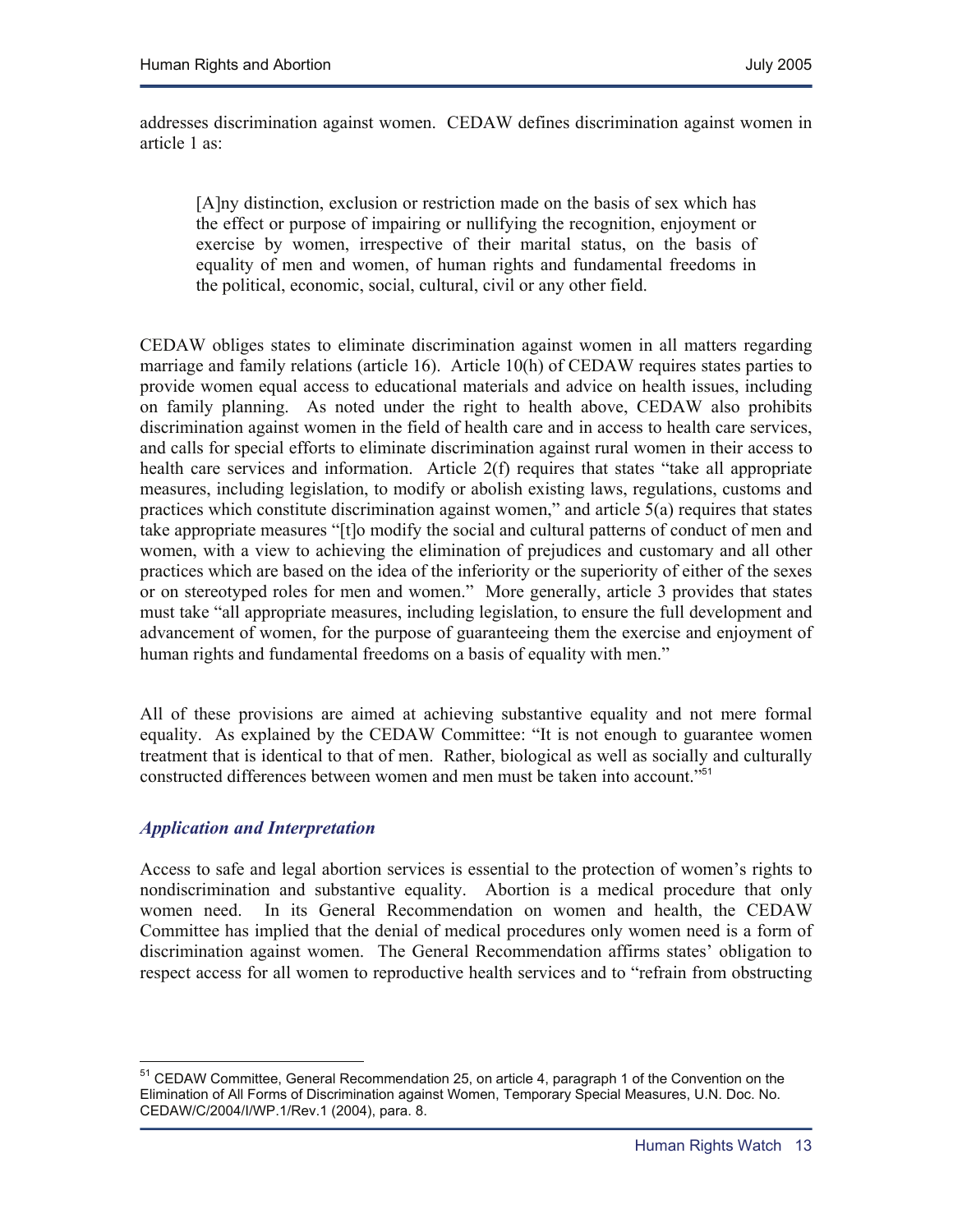action taken by women in pursuit of their health goals."<sup>52</sup> It explains that "barriers to women's access to appropriate health care include laws that criminalize medical procedures only needed by women and that punish women who undergo these procedures."<sup>53</sup> The committee recommended that "[w]hen possible, legislation criminalizing abortion could be amended to remove punitive provisions imposed on women who undergo abortion."<sup>54</sup>

In addition, in its concluding remarks on Colombia in 1999, the CEDAW Committee was quite clear that it considered restrictive abortion laws as contrary to the right to nondiscrimination in access to health care:

The Committee notes with great concern that abortion, which is the second cause of maternal deaths in Colombia, is punishable as an illegal act. … The Committee believes that legal provisions on abortion constitute a violation of the rights of women to health and life and of article 12 of the Convention [the right to health care without discrimination].<sup>55</sup>

Likewise, in 1998, the CEDAW Committee recommended to Mexico "that all states of Mexico should review their legislation so that, where necessary, women are granted access to rapid and easy abortion."<sup>56</sup>

Women are in practice more likely than men to experience personal hardship as well social disadvantage flowing from economic, career, and other *de facto* life changes when they have children. Where women are compelled to continue unwanted pregnancies, such consequences forcibly put women at a disadvantage.

In several concluding observations on country reports from the Latin American region, including Argentina, Ecuador, Colombia, and Guatemala, the U.N. Human Rights Committee has established a clear link between women's equality and the availability of reproductive health information and services, including abortion.<sup>57</sup> In the case of Argentina, the Committee noted:

The Committee is concerned that the criminalization of abortion deters medical professionals from providing this procedure without judicial order, even when they are permitted to do so by law, inter alia when there are clear health risks for the mother or when pregnancy results from rape of mentally

 $\overline{a}$  $52$  CEDAW Committee, General Recommendation 24, on article 12 of the Convention on the Elimination of All Forms of Discrimination against Women, Women and Health, U.N. Doc. No. A/54/38/Rev.1, Part I (1999), para. 14.<br> $\frac{53}{2}$  Ibid., para. 14.

 $^{54}$  Ibid., para. 14.<br><sup>54</sup> Ibid., para. 31(c).<br><sup>55</sup> CEDAW Committee, concluding comments on Colombia, U.N. Doc. A/54/38/Rev.1, Part I (1999), para. 393.

<sup>&</sup>lt;sup>56</sup> CEDAW Committee, concluding comments on Mexico, U.N. Doc. A/53/38/Rev.1, Part I (1998), para. 426.<br><sup>57</sup> See the HRC's concluding observations on Argentina, U.N. Doc. CCPR/CO.70/ARG (2000), para. 14; 57 See the HRC's concluding observations on Argentina, U.N. Doc. CCPR/CO.70/ARG (2000), para. 14;<br>Colombia, U.N. Doc. CCPR/C/79/Add.76 (1997), para. 24; Ecuador, U.N. Doc. CPR/C/79/Add.92 (1998), para. 11; and Guatemala, U.N. Doc. CCPR/CO/72/GTM (2001), para. 19.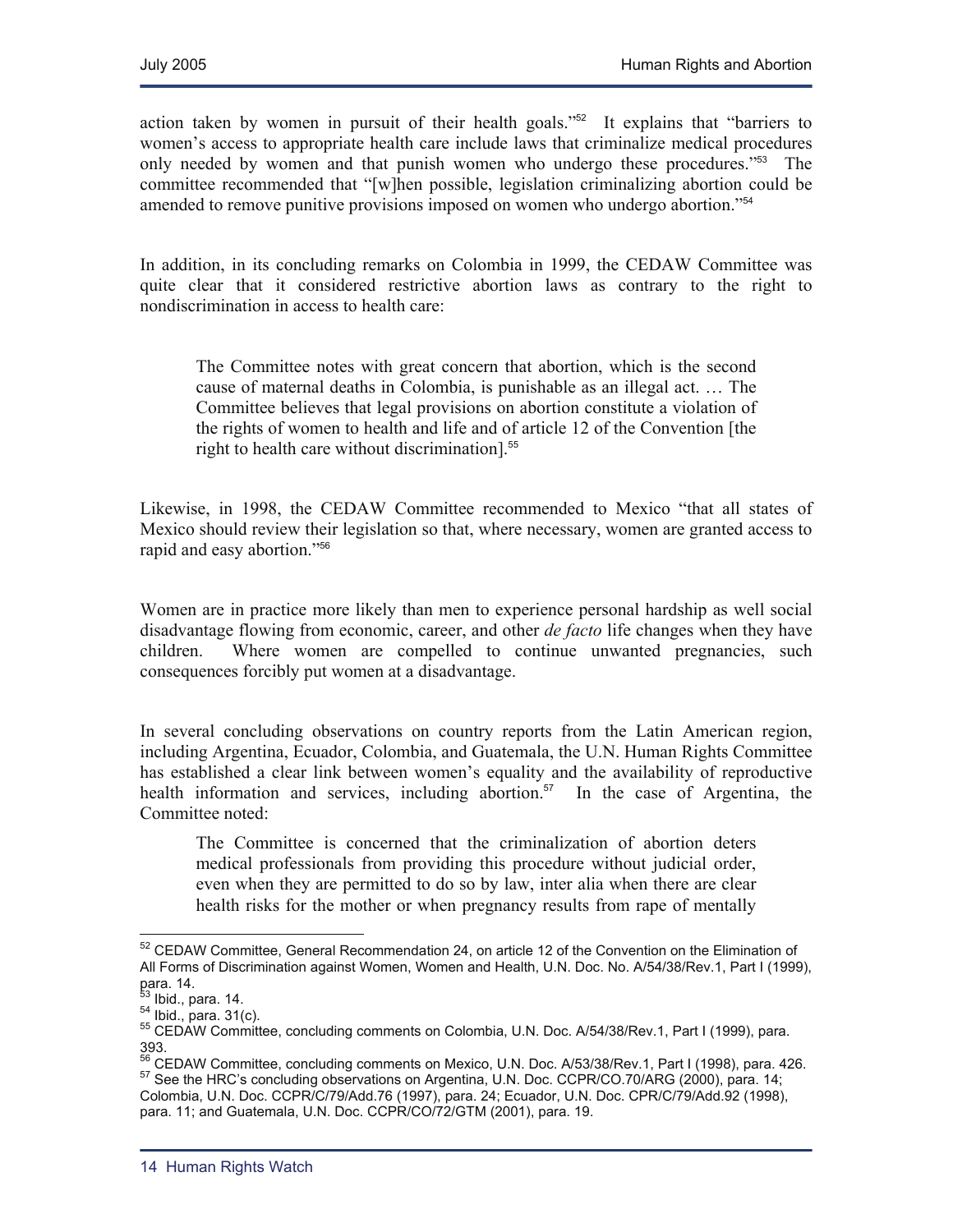disabled women. The Committee also expresses concern over discriminatory aspects of the laws and policies in force, which result in disproportionate resort to illegal, unsafe abortions by poor and rural women.<sup>58</sup>

On Colombia, it said:

The Committee expresses its concern over the situation of women who, despite some improvements, continue to be subject of de jure and de facto discrimination in all spheres of economic, social and public life. It notes in this regard that … [i]t is … concerned at the high mortality rate of women resulting from clandestine abortions.<sup>59</sup>

In its General Comment on the right to equal enjoyment of civil and political rights, the Human Rights Committee also requested that governments provide information in their periodic reports about access to safe abortion for women who have become pregnant as a result of rape, as relevant to its evaluation of the implementation of this right.<sup>60</sup>

# **D. Right to security of person**

## *Legal Sources*

Article 9(1) of the ICCPR provides, "Everyone has the right to liberty and security of person. ... No one shall be deprived of his liberty except on such grounds and in accordance with such procedure as are established by law." The ACHR also protects security of person in article 5: "Every person has the right to have his physical, mental, and moral integrity respected" and article 7: "Every person has the right to personal liberty and security."

#### *Application and Interpretation*

The right to security of person, which includes a dimension of the concept of physical integrity, is central to the abortion debate and to reproductive health. Considering the health consequences and high rates of maternal mortality associated with unsafe abortion, this right has been interpreted to require governments to take preventive action, such as liberalizing laws on access to contraceptives and safe abortion services. In addition, when a pregnancy is unwanted, a legal requirement to continue the pregnancy arguably constitutes a government intrusion upon a woman's body in violation of this right.

The Inter-American Commission on Human Rights has recognized a right to fulfillment of basic health needs as part of the right to security of person. In its 1980-81 annual report, it stated that governments must "strive to attain the economic and social aspirations of its

CCPR/C/21/Rev.1/Add.10 (2000), para. 11.

<sup>58</sup> HRC, concluding observations on Argentina, U.N. Doc. CCPR/CO.70/ARG (2000), para. 14.

<sup>&</sup>lt;sup>59</sup> HRC, concluding observations on Colombia, U.N. Doc. CCPR/C/79/Add.76 (1997), para. 24.<br><sup>60</sup> HRC, General Comment 28, Equality of Rights between Men and Women (article 3), U.N. Doc.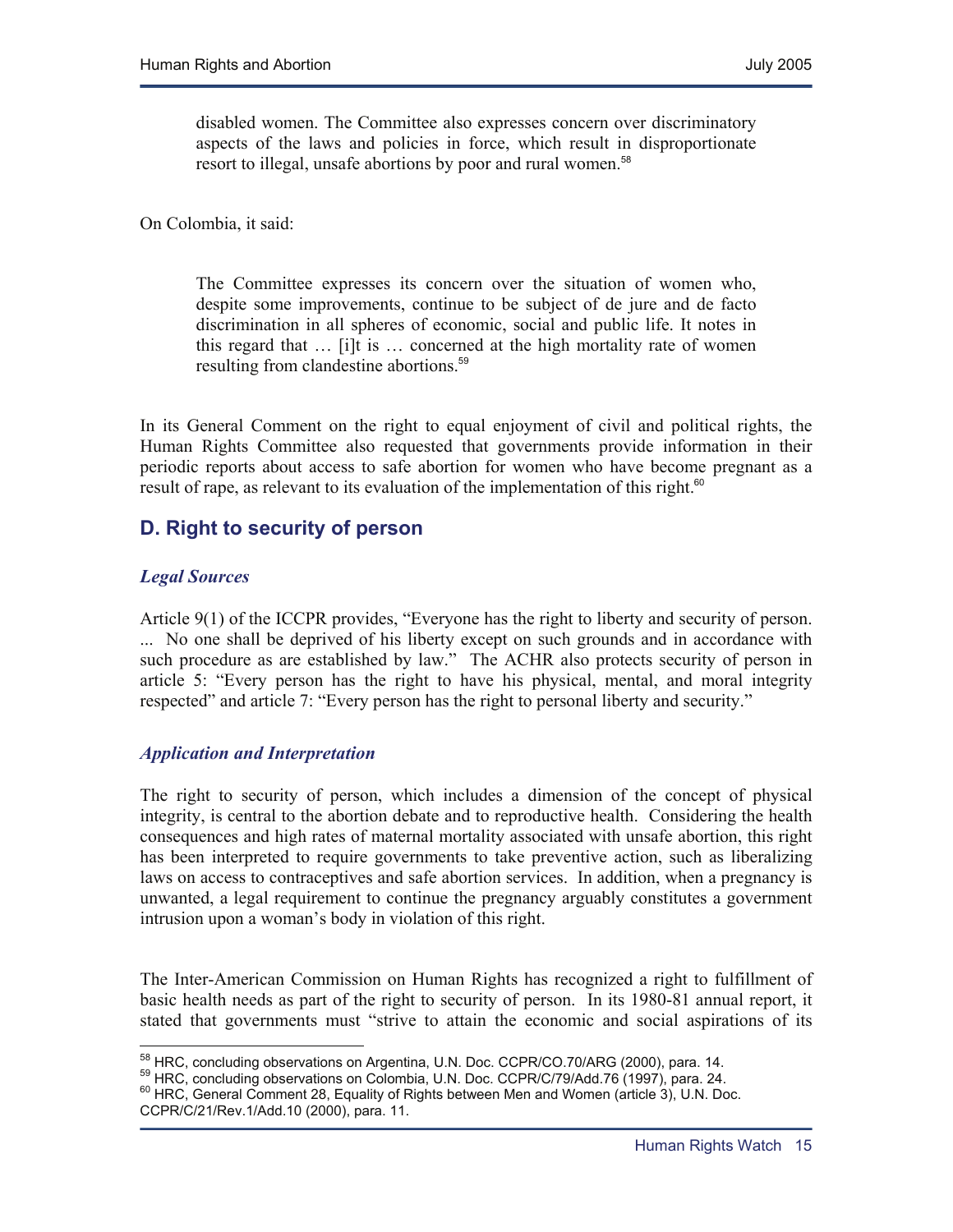people by following an order that assigns priority to the basic needs of health, nutrition and education. The priority of the 'right to survival' and 'basic needs' is a natural consequence of the right to personal security."<sup>61</sup>

# **E. Right to liberty**

### *Legal Sources*

As noted above, article 9(1) of the ICCPR protects the right to "liberty" as well security of person, and specifically provides, "No one shall be deprived of his liberty except on such grounds and in accordance with such procedure as are established by law." Article 7 of the American Convention on Human Rights contains similar language.

#### *Application and Interpretation*

The enforcement of criminal sanctions for abortion constitutes an assault on women's right to liberty by arbitrarily imprisoning women for seeking to fulfill their health needs. The right to liberty is also threatened when women are deterred from seeking medical care if they fear being reported to police or other authorities by doctors or other medical professionals when they suspect the women of unlawful behavior.

The CEDAW Committee has expressed concern in several concluding observations about women being imprisoned for undergoing illegal abortions, and has urged governments to review their laws to suspend penalties and imprisonment for abortion.<sup>62</sup>

# **F. Right to privacy**

## *Legal Sources*

 $\overline{a}$ 

Article 17(1) of the ICCPR provides: "No one shall be subjected to arbitrary or unlawful interference with his privacy, family, home or correspondence, nor to unlawful attacks on his honour and reputation." Article 11 of the ACHR states: "No one may be the object of arbitrary or abusive interference with his private life, his family, his home, or his correspondence, or of unlawful attacks on his honor or reputation. Everyone has the right to the protection of the law against such interference or attacks."

<sup>61</sup> Inter-American Commission on Human Rights, *1980-1981 Annual Report*, 125, cited in Cook, Dickens, and Fathalla, *Reproductive Health and Human Rights: Integrating Medicine, Ethics, and Law*, p. 164.<br><sup>62</sup> See the CEDAW Committee's concluding comments on Colombia, U.N. Doc. A/54/38/Rev.1, Part I (1999), para. 393; the Dominican Republic, U.N. Doc. A/59/38, Part II (2004), paras. 284-285; Namibia, U.N.

Doc. A/52/38/Rev.1, Part II (1997), para. 127; Nepal, U.N. Doc. A/54/38/Rev.1, Part II (1999), para. 147; Paraguay, U.N. Doc. A/51/38 (1996), para. 131; and Peru, U.N. Doc. A/50/38 (1995), para. 446. See also the HRC's concluding observations on Colombia, U.N. Doc. CCPR/CO/80/COL (2004), para. 13.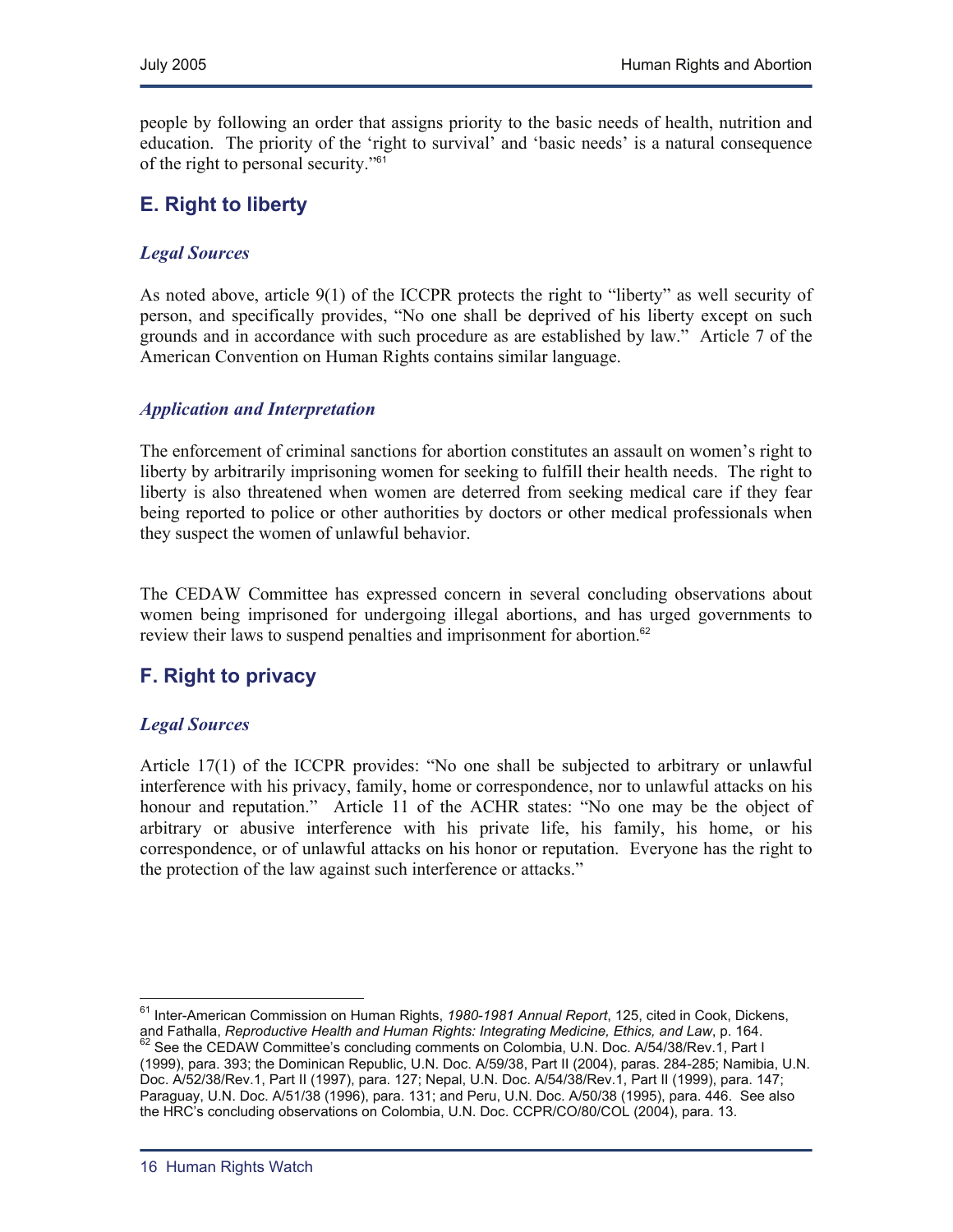#### *Application and Interpretation*

Decisions about one's reproductive capacity are precisely the type of interest that privacy rights should protect. A pregnant woman's right to privacy entitles her to decide whether or not to undergo an abortion without undue government interference.

In addition, breaches of confidentiality by health care providers and some third-party consent requirements for abortion also infringe the right to privacy. The CEDAW Committee has expressed concern about both of these situations. In terms of confidentiality, the CEDAW Committee noted in General Recommendation 24 that while breaches of patient confidentiality affect both men and women, they may deter women from seeking advice and treatment for diseases of the genital tract, contraception, incomplete abortion, and in cases where they have suffered sexual or physical violence.<sup>63</sup> General Recommendation 24 also notes that conditioning women's access to health services on the authorization of husbands, partners, parents, or health authorities is a significant barrier to women's pursuit of their health goals.<sup>64</sup> The CEDAW Committee has also noted that policies that require spousal authorization for abortion impinge on women's right to privacy.<sup>65</sup>

The HRC has remarked that "where States impose a legal duty upon doctors and other health personnel to report cases of women who have undergone abortion," this may constitute a violation of a woman's privacy.  $66$  In its concluding observations on Chile, the HRC recommended that the law be amended to protect the confidentiality of medical information.<sup>67</sup>

The Committee on the Rights of the Child has noted that parental consent requirements and a general lack of confidentiality can be barriers to adolescents' access to accurate reproductive health information, services and counseling, particularly in the context of abortion and HIV/AIDS.<sup>68</sup> It has recommended that governments ensure adolescents confidential reproductive health services without parental consent when in the adolescent's best interests, and that laws stipulate the minimum age for medical counseling and treatment without parental consent.<sup>69</sup>

See, e.g. the CRC's concluding observations on Austria, U.N. Doc. CRC/C/15/Add.98 (1999), para. 15; Barbados, U.N. Doc. CRC/C/15/Add.103 (1999), para. 25; Benin, U.N. Doc. CRC/C/15/Add.106 (1999), para. 25; Bhutan, U.N. Doc. CRC/C/15/Add.157 (2001), para. 45; Djibouti, U.N. Doc. CRC/C/15/Add.127 (2000), para. 46; France, U.N. Doc. CRC/C/15/Add.240 (2004), para. 45; Georgia, U.N. Doc. CRC/C/15/Add.124 (2000), paras. 22-23; Guatemala, U.N. Doc. CRC/C/15/Add.154 (2001), para. 45; Latvia, U.N. Doc. CRC/C/15/Add.142 (2001), para. 40; Lesotho, U.N. Doc. CRC/C/15/Add.147 (2001), paras. 23-24 and 46; Lithuania, U.N. Doc. CRC/C/15/Add.146 (2001), para. 40; Mali, U.N. Doc. CRC/C/15/Add.113

<sup>63</sup> CEDAW Committee, General Recommendation 24, para. 12(d).

 $^{64}$  Ibid., para. 14.<br> $^{65}$  See, e.g., the CEDAW Committee's concluding comments on Indonesia, U.N. Doc. A/53/38/Rev.1, Part I (1998), para. 284(c) and Turkey, U.N. Doc. A/52/38/Rev.1, Part I (1998), paras. 184 and 196.<br><sup>66</sup> HRC, General Comment 28, Equality of Rights between Men and Women (article 3), U.N. Doc.

CCPR/C/21/Rev.1/Add.10 (2000), para. 20.<br><sup>67</sup> HRC, concluding observations on Chile, U.N. Doc. CCPR/C/79/Add.104 (1999), para. 15.

<sup>68</sup> See, e.g., the CRC's concluding observations on Djibouti, U.N. Doc. CRC/C/15/Add.131 (2000), paras. 45-46; Kyrgyzstan, U.N. Doc. CRC/C/15/Add.127 (2000), para. 46; and Netherlands, U.N. Doc.

CRC/C/15/Add.114 (1999), para. 19. See also CRR and the University of Toronto International Programme<br>on Reproductive and Sexual Health Law, *Bringing Rights to Bear*, p. 113.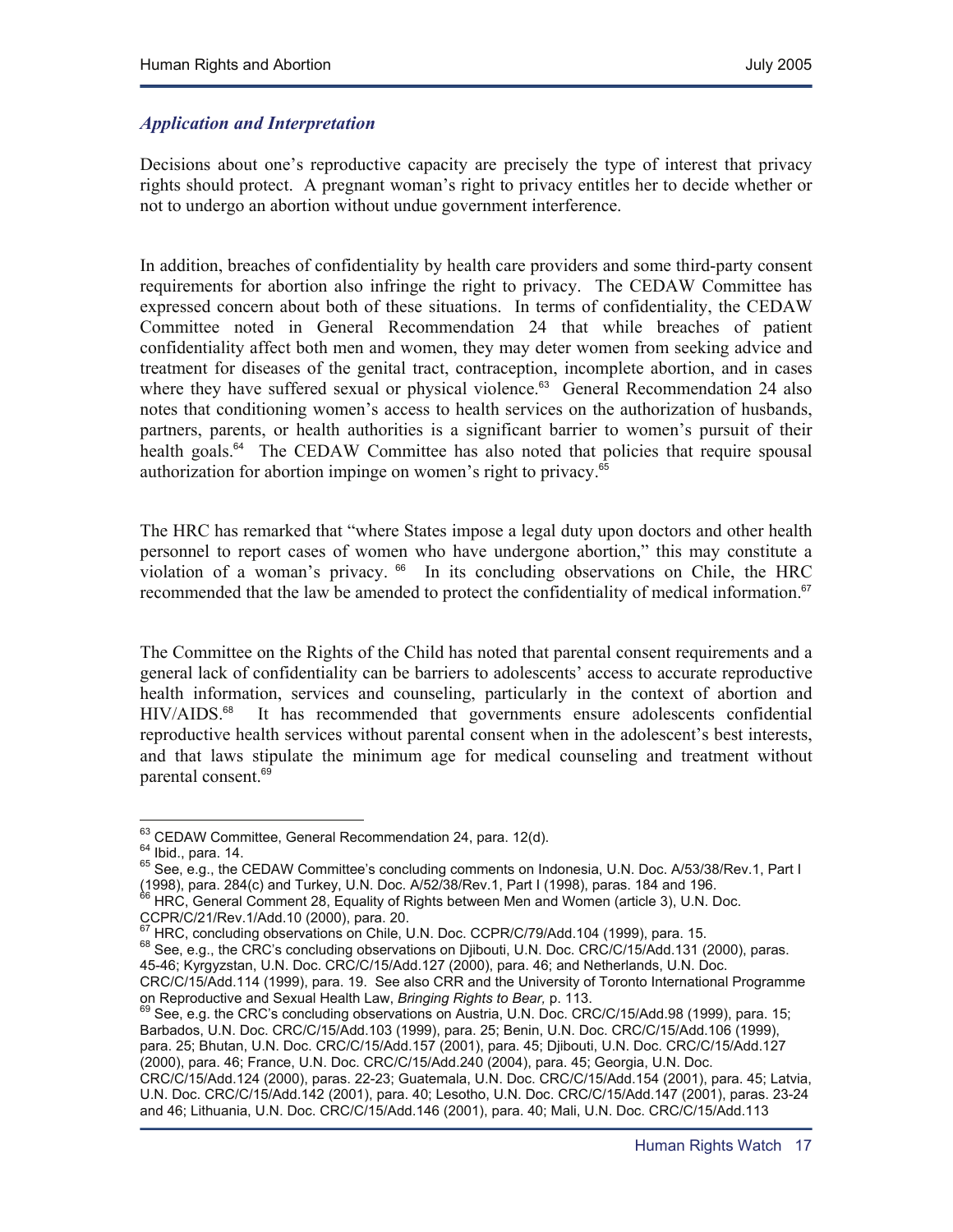# **G. Right to information**

#### *Legal Sources*

Article 19(2) of the ICCPR states: "Everyone shall have the right to freedom of expression; this right shall include freedom to seek, receive and impart information and ideas of all kinds, regardless of frontiers, either orally, in writing or in print, in the form of art, or through any other media of his choice." Article 13 of the ACHR provides: "Everyone has the right to freedom of thought and expression. This right includes freedom to seek, receive, and impart information and ideas of all kinds... ."

#### *Application and Interpretation*

Advocates of the right to abortion argue that the right to information, certainly as it relates to the right to health, includes both the negative obligation for a state to refrain from interference with the provision of information by private parties and a positive responsibility to provide complete and accurate information necessary for the protection and promotion of reproductive health and rights, including information about abortion.<sup>70</sup> Human rights law further recognizes the right to nondiscrimination in access to information and health services, as in all other services.<sup>71</sup> Women stand to suffer disproportionately when information concerning safe and legal abortion is withheld.

# **H. Right to be free from cruel, inhuman or degrading treatment**

#### *Legal Sources*

 $\overline{a}$ 

The right to be free from cruel, inhuman or degrading treatment is protected by international customary law as well as by several international and regional human rights treaties. Article 7 of the ICCPR states: "No one shall be subjected to torture or to cruel, inhuman or degrading treatment or punishment." Article 5 of the ACHR contains identical language**.** 

#### *Application and Interpretation*

Various treaty monitoring bodies have, through their interpretations and application of this right, implied that it has a wider application than the traditional context of governmentimposed or tolerated torture or ill treatment. The HRC in concluding observations on Peru expressed concern that under Peru's laws, abortion gave rise to penalty even if the woman was pregnant as a result of rape. It found, repeatedly, that the criminal code restrictions on abortion subjected women to inhuman treatment possibly incompatible with article 7 of the

(Philadelphia: University of Pennsylvania Press, 1995), pp. 39 and 61-72.

<sup>(1999),</sup> para. 27; Malta, U.N. Doc. CRC/C/15/Add.129 (2000), paras. 21-22; Marshall Islands, U.N. Doc. CRC/C/15/Add.139 (2000), para. 51; Netherlands, U.N. Doc. CRC/C/15/Add.114 (1999), para. 19; South Africa, U.N. Doc. CRC/C/15/Add.122 (2000), para. 31; Turkey, U.N. Doc. CRC/C/15/Add.152 (2001), para. 54; and Vanuatu, U.N. Doc. CRC/C/15/Add.111 (1999), para. 20. See also CRR and the University of<br>Toronto International Programme on Reproductive and Sexual Health Law, *Bringing Rights to Bear*, p. 113. To Article 19, The Right to Know: Human Rights and Access to Reproductive Health Information

See ICESCR, article 2(2) as well as CESCR, General Comment 14, paras. 12(b), and 18-19.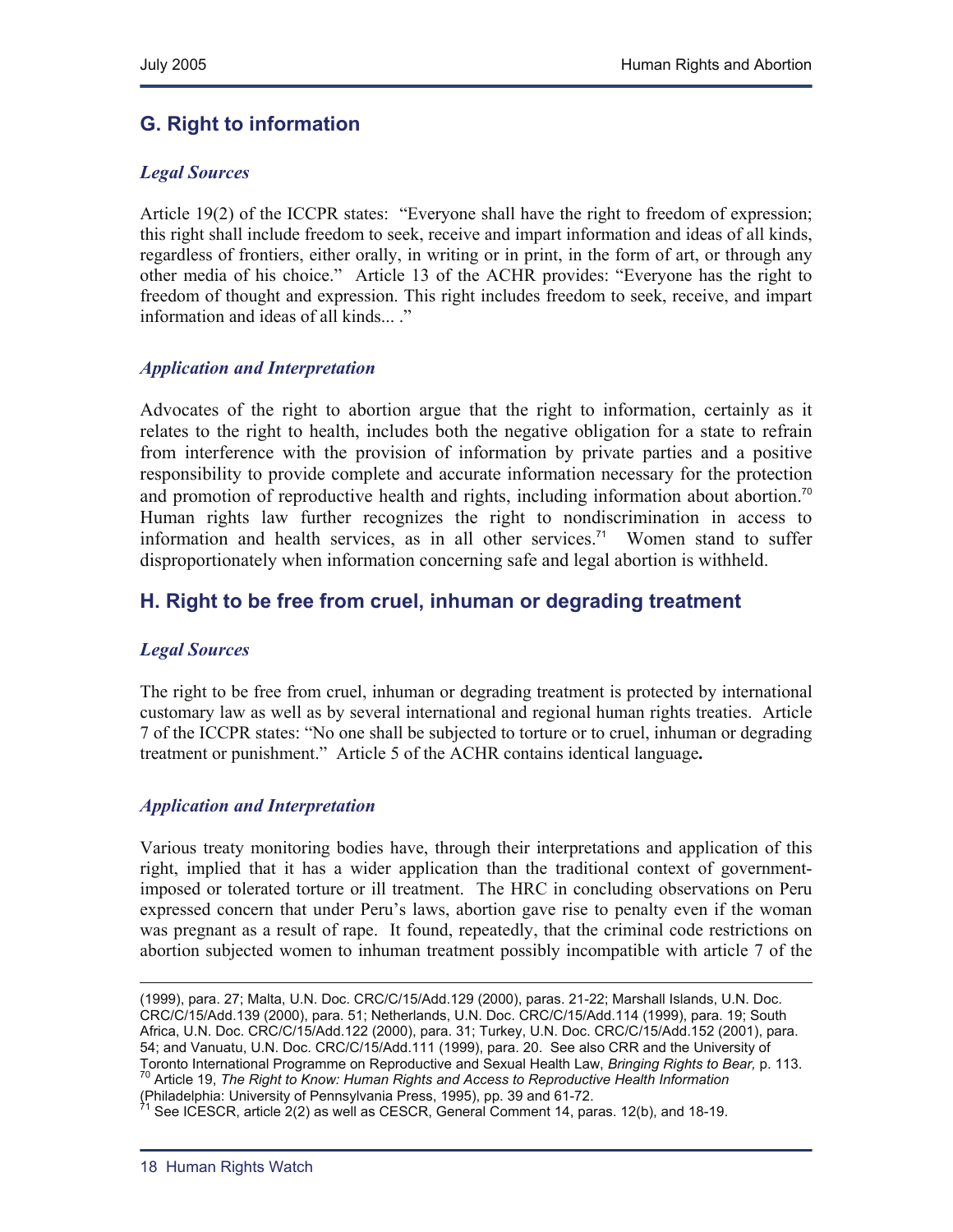ICCPR.<sup>72</sup> In its concluding observations on Morocco, the HRC expressed concern that Moroccan law criminalizes abortion unless carried out to save the mother's life. It found that the legislative provision may be incompatible with Article 7 of the ICCPR in some cases in which women are forced to carry a pregnancy to full term.<sup>73</sup>

The denial of access to abortions or abusive treatment in connection with abortions in other circumstances may also violate the right to be free from cruel, inhuman, or degrading treatment. For example, this right is arguably violated where abortions are performed but available pain medications are denied, where women are arbitrarily denied treatment for incomplete abortions, and when a woman is forced against her will to continue a pregnancy of a deformed fetus that will almost certainly die in utero or shortly after birth.

The U.N. Committee against Torture, which monitors the implementation of the Convention against Torture and Other Cruel, Inhuman or Degrading Treatment or Punishment, has also recently expressed concern with situations where post-abortion care is conditioned upon women testifying against themselves in criminal proceedings, implying that the criminalization of abortion may lead to situations incompatible with the right to freedom from torture.<sup>74</sup>

# **I. Right to decide the number and spacing of children**

## *Legal Sources*

Article 16(1) of CEDAW provides, "States Parties shall ... ensure, on a basis of equality of men and women . . . (e) The same rights to decide freely and responsibly on the number and spacing of their children and to have access to the information, education and means to enable them to exercise these rights."

## *Application and Interpretation*

The right of women to decide on the number and spacing of their children without discrimination can only be fully implemented where women have access to all safe, effective means of controlling their family size, including abortion. The CEDAW Committee has repeatedly insisted that abortion must not be used as a method of family planning.<sup>75</sup> At the same time, by insisting on the decriminalization of abortion in specific circumstances, the Committee has implicitly recognized that abortion, in certain contexts, may be the only way for a woman to exercise this right, particularly if she became pregnant through rape or incest, or where her life or health is in danger.

 $\overline{a}$  $^{72}$  HRC, concluding observations on Peru, U.N. Doc. CCPR/C/79/Add.72 (1996), para. 15; and concluding observations on Peru, U.N. Doc. CCPR/CO/70/PER (2000), para. 20.<br>
<sup>73</sup> HRC, concluding observations on Morocco, U.N. Doc. CCPR/CO/82/CAR (2004), para. 29.<br>
<sup>74</sup> Committee against Torture, "Conclusion and Recommendations of

U.N. Doc. CAT/C/CR/32/5 (2004), para. 6(j).<br>U.N. Doc. CAT/C/CR/32/5 (2004), para. 6(j).<br><sup>75</sup> See e.g., the CEDAW Committee's concluding comments on Belarus, U.N. Doc. A/59/38, Part. I (2004),

paras. 355-56; Burundi, U.N. Doc. A/56/38, Part. I (2001), para. 62; Kazakhstan, U.N. Doc. A/56/38, Part I (2001), para. 105; and Uzbekistan, para. 185.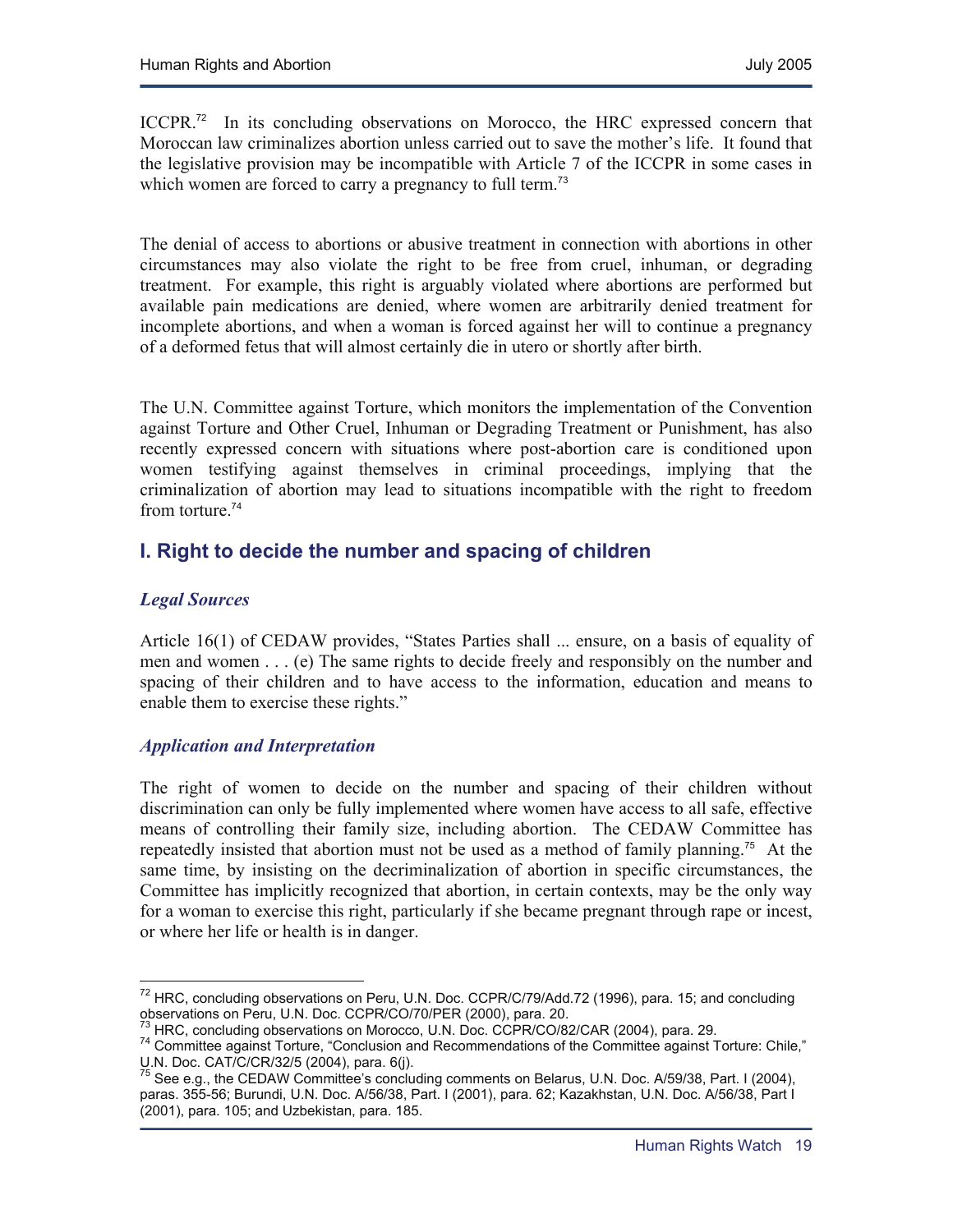The CEDAW Committee's General Recommendation No. 21 on equality notes:

The responsibilities that women have to bear and raise children affect their right of access to education, employment and other activities related to their personal development. They also impose inequitable burdens of work on women. The number and spacing of their children have a similar impact on women's lives and also affect their physical and mental health, as well as that of their children. For these reasons, women are entitled to decide on the number and spacing of their children.<sup>76</sup>

This right is reiterated and elaborated in international consensus documents. For example, paragraph 7.2 of the ICPD Programme of Action explains that the concept of reproductive health implies that people have the freedom to decide if, when, and how often to reproduce. Paragraph 7.3 also refers to the basic right of all couples and individuals to decide freely and responsibly the number, spacing, and timing of their children and to have the information and means to do so. The Beijing Platform for Action contains similar language in paragraphs 95 and 223, which add that people have the right to make decisions concerning reproduction free of discrimination, coercion, and violence.

# **J. Right to enjoy the benefits of scientific progress**

## *Legal Sources*

Article 15(1) of the ICESCR provides, "The States Parties to the present Covenant recognize the right of everyone . . . (b) To enjoy the benefits of scientific progress and its applications." Article 14 of the Protocol of San Salvador states that everyone has the right to "enjoy the benefits of scientific and technological progress."

## *Application and Interpretation*

The right to enjoy the benefits of scientific progress can be interpreted to apply to reproductive rights, for example where women are denied access to antiprogestin drugs that are effective for non-surgical abortions (e.g., mifepristone or RU 486).<sup>77</sup> To our knowledge, this has not been the subject of any treaty body documents.

# **K. Right to freedom of conscience and religion**

## *Legal Sources*

Article 18(1) of the ICCPR provides, "Everyone shall have the right to freedom of thought, conscience and religion." Article 12 of the ACHR states: "Everyone has the right to freedom

 $\overline{a}$  $^{76}$  CEDAW Committee, General Recommendation 21, Equality in Marriage and Family Relations (1992), para. 21.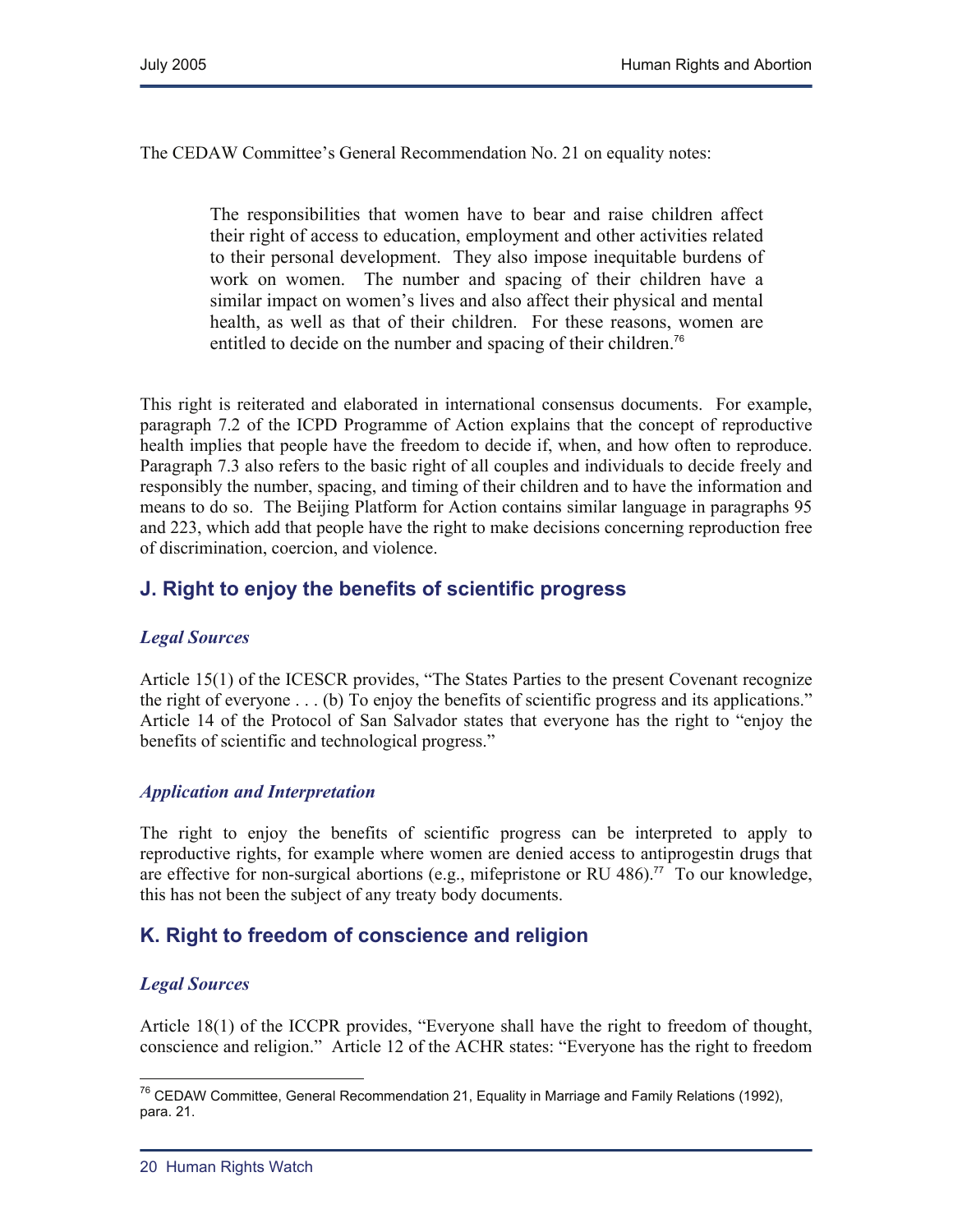of conscience and of religion. This right includes freedom to maintain or to change one's religion or beliefs, and freedom to profess or disseminate one's religion or beliefs, either individually or together with others, in public or in private."

### *Application and Interpretation*

Freedom of religion includes freedom from being compelled to comply with laws designed solely or principally to uphold doctrines of religious faith. It includes the freedom to follow one's own conscience regarding doctrines of faiths one does not hold. In terms of abortion, women should not be compelled to comply with laws based solely or principally on restrictive religious doctrines, which many abortion restrictions are.

Freedom of religion and conscience is often invoked by health practitioners opposed to abortion. In fact, opponents of the right to abortion are increasingly using this to deny access to abortion, and have mobilized to lobby for "protection of conscience" legislation around the world.<sup>78</sup> While the human rights framework accommodates conscientious objection, there are limits. For example, conscience cannot justify a refusal to perform a life-saving abortion when no other suitable alternatives exist for a woman to obtain the abortion. Governments have a responsibility to ensure that women can obtain the health care they need and that reasonable alternatives exist when practitioners refuse a service on the basis of conscience.

The CEDAW Committee has explicitly stated in concluding observations that women's human rights are infringed where hospitals refuse to provide abortions due to the conscientious objection of doctors and has expressed concern about the limited access women have to abortion due to conscientious objections of practitioners.79 The committee has also expressly recommended that public hospitals provide abortion services.<sup>80</sup> In its concluding observations on Poland, the HRC expressed concern about the unavailability of abortion in practice even when the law permits it, and about the lack of information on the use of the conscientious objection clause by medical practitioners who refuse to carry out legal abortions.<sup>81</sup>

# *III. Conclusion*

Advancing access to safe and legal abortion can save women's lives and facilitate women's equality. Women's decisions about abortion are not just about their bodies in the abstract, but rather about their human rights relating to personhood, dignity, and privacy more broadly. Such decisions belong to a pregnant woman alone, without interference by the state or others.

77 Cook, Dickens, and Fathalla, *Reproductive Health and Human Rights: Integrating Medicine, Ethics, and*  Law, p. 194.<br><sup>78</sup> See the website of the "Protection of Conscience Project" at http://www.consciencelaws.org.<br><sup>79</sup> See the CEDAW Committee's concluding comments on Croatia, U.N. Doc. A/53/38, Part I (1998), para.

<sup>109</sup> and Italy, U.N. Doc. A/52/38/Rev.1, Part II (1997), para. 353.<br><sup>80</sup> See the CEDAW Committee's concluding observations on Croatia, U.N. Doc. A/53/38, Part I (1998), para.

<sup>117</sup> and Italy, U.N. Doc. A/52/38/Rev.1, Part II (1997), para. 360.<br><sup>81</sup> HRC, concluding observations on Poland, U.N. Doc. CCPR/CO/82/POL (2004), para. 8.